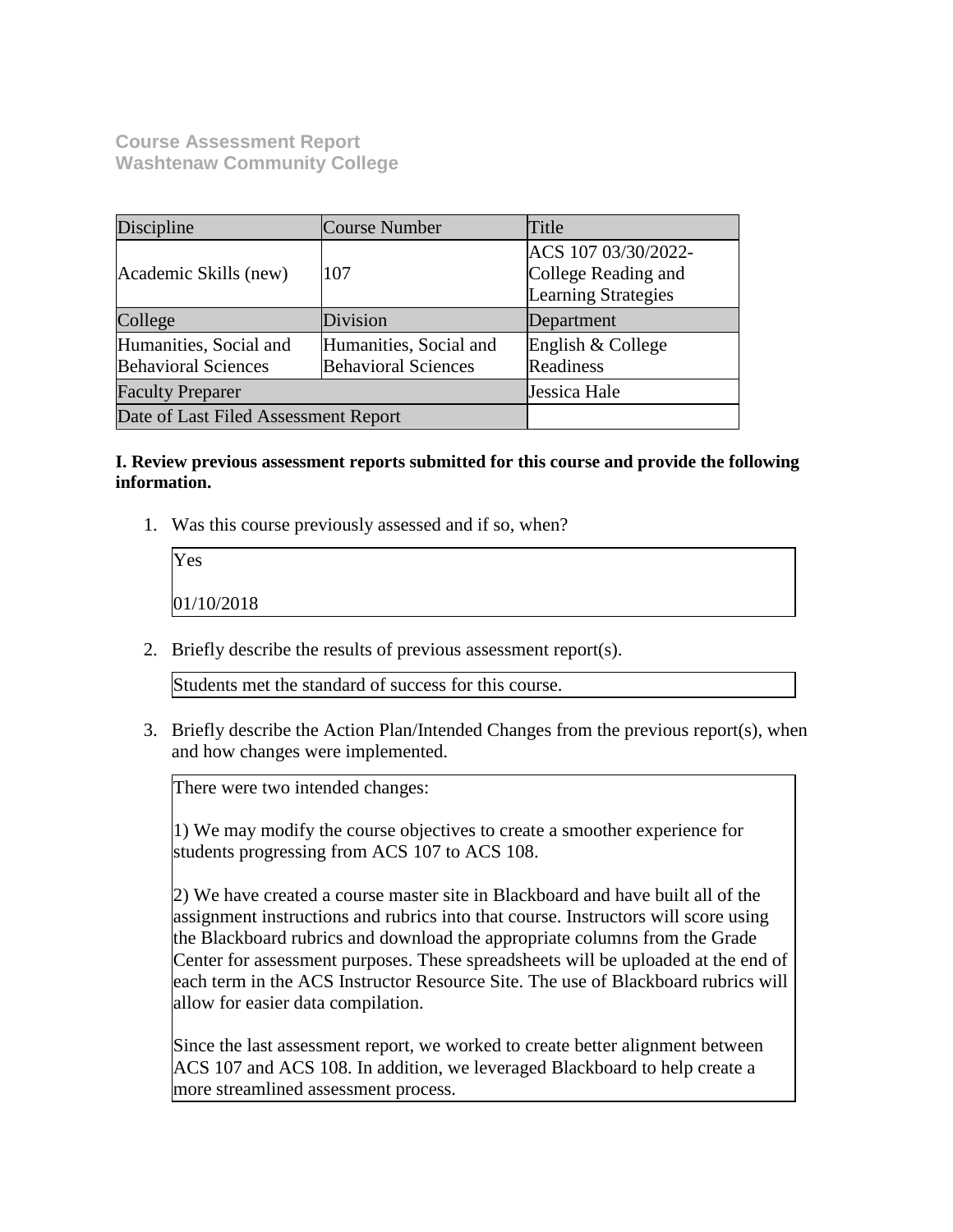### **II. Assessment Results per Student Learning Outcome**

Outcome 1: Apply active reading and learning strategies to summarize articles.

- Assessment Plan
	- o Assessment Tool: Departmentally-created reflective capstone project
	- o Assessment Date: Winter 2018
	- o Course section(s)/other population: All sections
	- o Number students to be assessed: Random representative sample of 20% of students who finish the capstone project
	- o How the assessment will be scored: Departmentally-developed rubric
	- o Standard of success to be used for this assessment: 75% of students will score 73% or higher
	- o Who will score and analyze the data: Department faculty
- 1. Indicate the Semester(s) and year(s) assessment data were collected for this report.

| Fall (indicate years below) below) | Winter (indicate years) | SP/SU (indicate years)<br>below) |
|------------------------------------|-------------------------|----------------------------------|
| 2021, 2020                         | 2021, 2020              | 2021, 2020                       |

2. Provide assessment sample size data in the table below.

| # of students enrolled | # of students assessed |
|------------------------|------------------------|
| 308                    | 143                    |

3. If the number of students assessed differs from the number of students enrolled, please explain why all enrolled students were not assessed, e.g. absence, withdrawal, or did not complete activity.

In the last few years, there have been changes to how students are placed into ACS 107, the number of students placed into ACS 107, the developmental sequence as a whole, and the modalities in which ACS 107 is taught. To increase the power of the assessment results, all of the students assessed between Winter 2020 and Fall 2021 were included in the analysis rather than a random sample of 20%. Fall 2020 marks the last semester in which ACS 107 was taught in a strictly face-to-face format; now, ACS 107 is available in both a face-to-face and virtual format.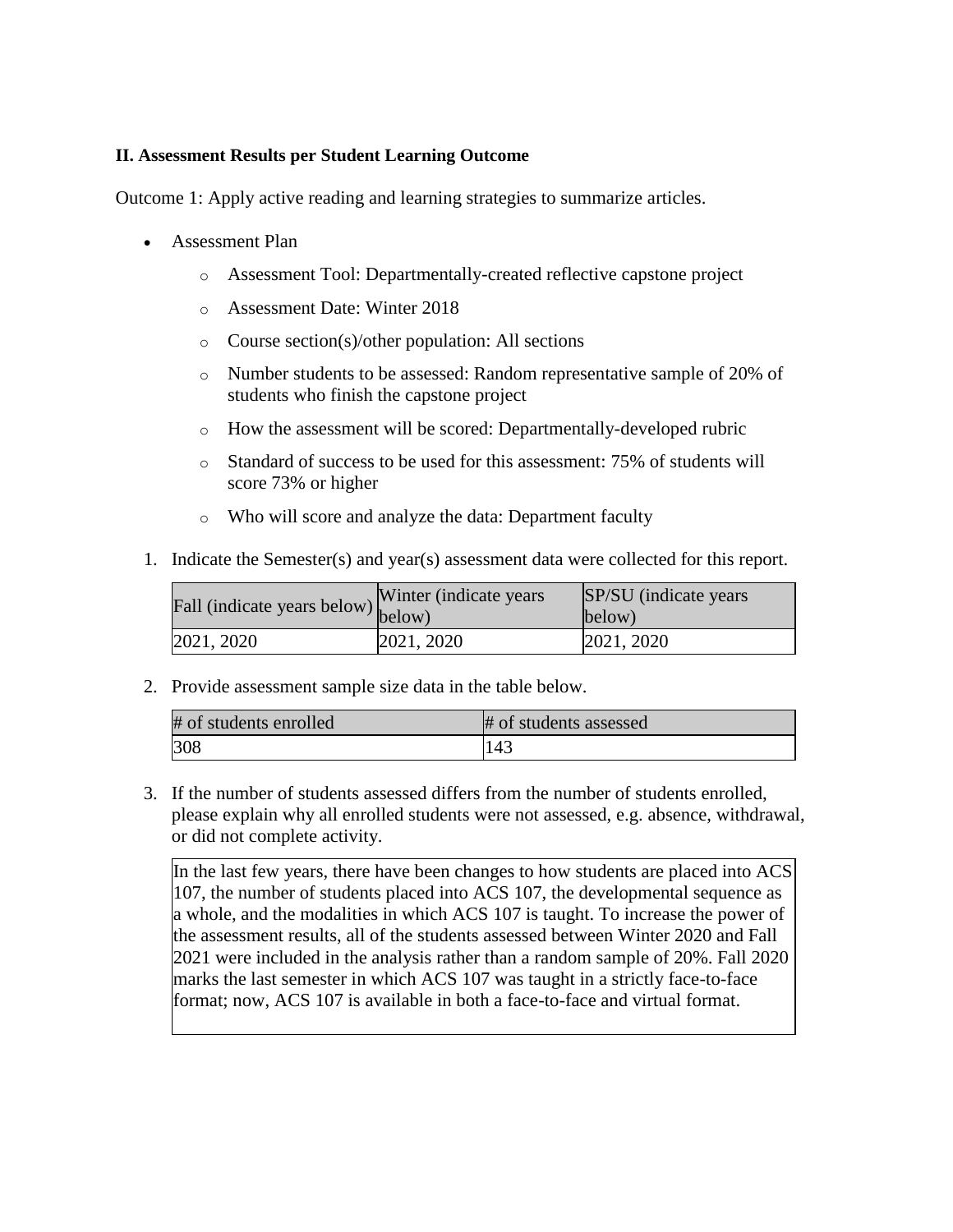It is important to note that one section of data was inaccessible. The instructor did not use Blackboard for assessment, is no longer an employee at WCC, and could not be reached by the faculty preparer.

Further, students who withdrew from the term or received an incomplete are not included in this data. Additionally, the students who did not complete the Reflective Capstone Project are also not included in this data.

4. Describe how students from all populations (day students on campus, DL, MM, evening, extension center sites, etc.) were included in the assessment based on your selection criteria.

Our assessment plan indicates that we would use a representative sample of 20% of the enrolled students selected randomly from the students who finish the reflective capstone project. To make the results more robust, we decided to include more students in the assessment. To that end, we used the data from all of the ACS 107 sections offered (day, evening, face-to-face, and virtual).

As previously mentioned, one section of data was inaccessible. The instructor did not use Blackboard for assessment, is no longer an employee at WCC, and could not be reached by the faculty preparer.

5. Describe the process used to assess this outcome. Include a brief description of this tool and how it was scored.

The Reflective Capstone Project consists of paraphrasing and summarizing four college-level career-based articles (25 pts. each for a total of 100 pts.) and a PowerPoint presentation (worth either 15 points or 25 points<sup>\*</sup>).

\*We discovered inconsistencies in the rubrics instructors were using to score the presentation portion of the Reflective Capstone Project. It appears that in Winter 2020 when courses converted to virtual formats, instructors removed some of the rubric criterion related to presentation performance. As a result, the scores for this aspect of the project are not "apples to apples." In an effort to use the available data, the scores for the four article annotations are reported separately and the presentation scores were converted to percentages for comparison. This issue has already been remedied for Winter 2022, but selection of a 15-point rubric will be included as an intended change.

6. Briefly describe assessment results based on data collected for this outcome and tool during the course assessment. Discuss the extent to which students achieved this learning outcome and indicate whether the standard of success was met for this outcome and tool.

Met Standard of Success: Yes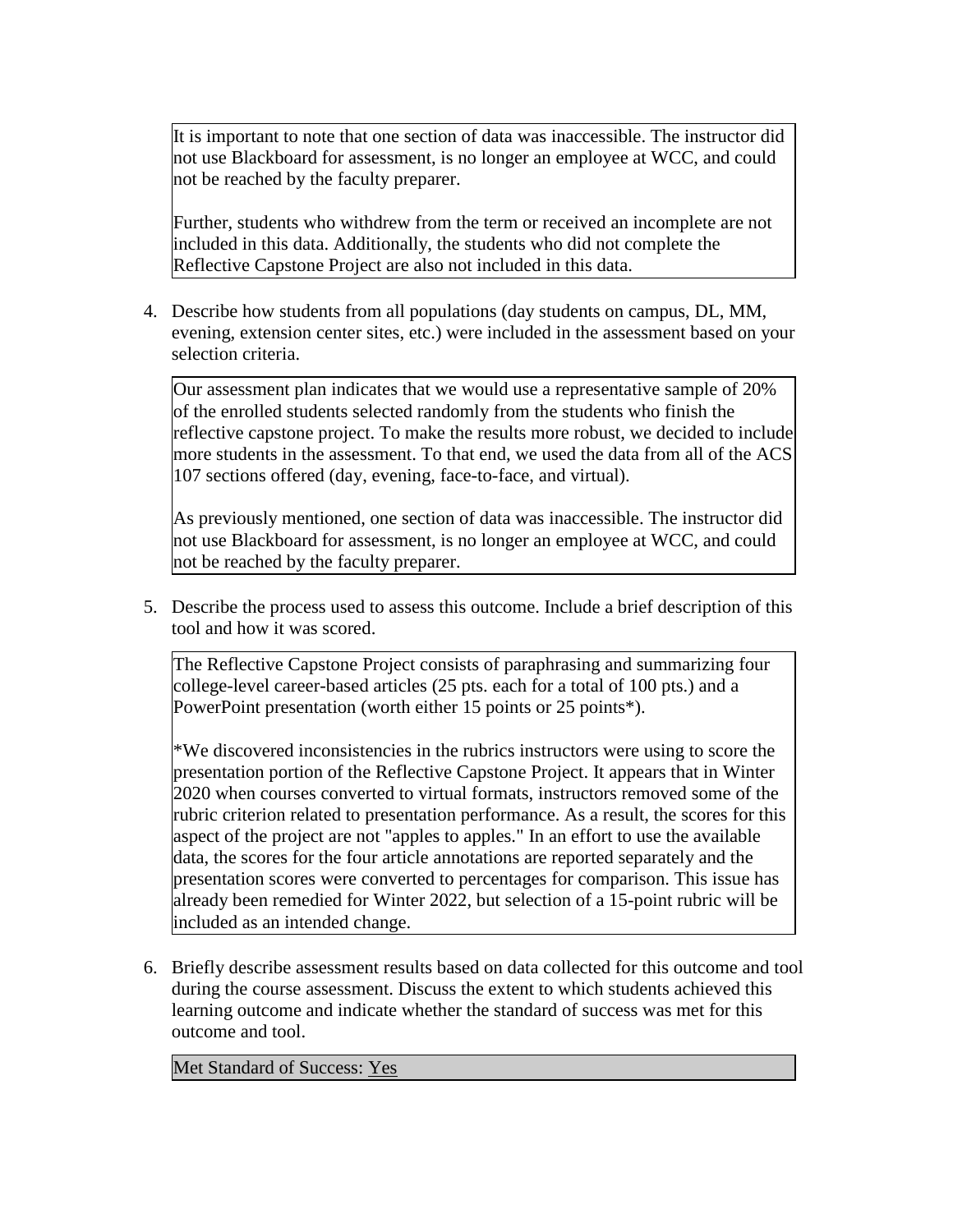For all of the included sections, the percentage of students with a score of 73% or greater was 77% on the article annotations (110/143).

- o The average score for Article 1 was 82% (20.59/25)
- The average score for Article 2 was  $85\%$  (21.14/25)
- The average score for Article 3 was  $83\%$  (20.81/25)
- The average score for Article 4 was  $83\%$  (20.67/25)
- o The overall average score on the reflective research capstone project was 83% (83/100).

# **The standard of success was met.**

For all of the included sections, the percentage of students with a score of 73% or greater was 96 on the presentation (137/143).

o The average score for the presentation portion of the project was 95%.

# **The standard of success was met.**

7. Based on your interpretation of the assessment results, describe the areas of strength in student achievement of this learning outcome.

Based on this assessment, the threshold for learning outcome achievement was met. The project instructions and rubric seemed to guide students to effectively achieve the course outcomes across sections and modalities (face-to-face and virtual).

8. Based on your analysis of student performance, discuss the areas in which student achievement of this learning outcome could be improved. If student met standard of success, you may wish to identify your plans for continuous improvement.

Based on the analysis of student performance, it is clear that not enough students are completing this project. The number of students that completed this SLO is smaller than SLO2 or SLO3. It can be inferred that the article annotations and presentation appear to be challenging students. This project should be revised to promote completion.

It is recommended that the presentation portion be removed from the project, thereby encouraging students to focus more on their article summaries. It is also recommended that students work on these articles throughout the term and have the opportunity to revise their work after receiving feedback for additional points. These changes will better align ACS 107 with ACS 108 in terms of formative feedback and summative assessment.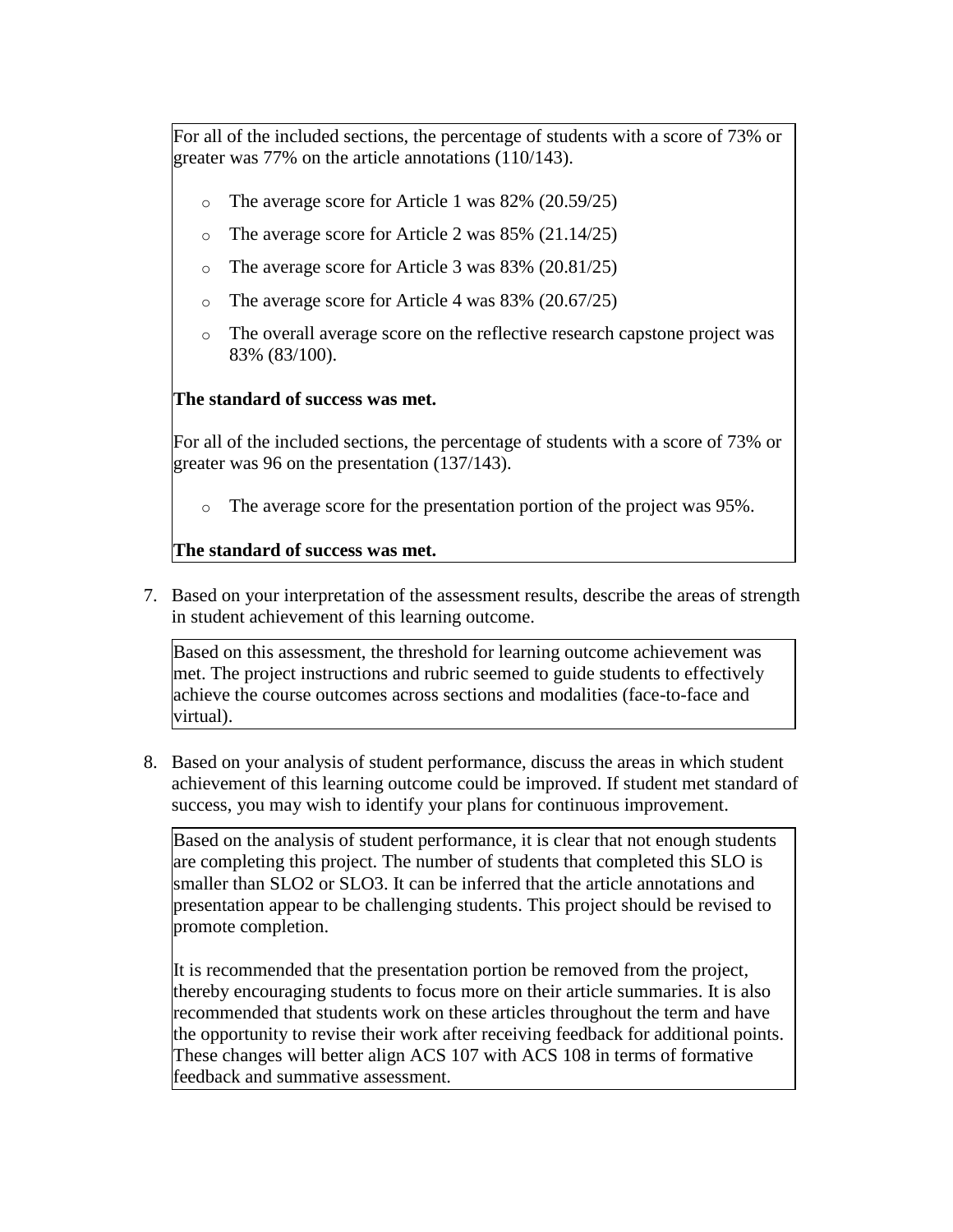Outcome 2: Expand reading vocabulary and implement strategies to improve.

- Assessment Plan
	- o Assessment Tool: Department-created vocabulary assessment
	- o Assessment Date: Winter 2021
	- o Course section(s)/other population: All sections
	- o Number students to be assessed: Random representative sample of 20% of students who complete the vocabulary assessment
	- o How the assessment will be scored: Departmental answer key
	- o Standard of success to be used for this assessment: 75% of students will score 73% or higher
	- o Who will score and analyze the data: Course instructor
- 1. Indicate the Semester(s) and year(s) assessment data were collected for this report.

| $\angle$ all (indicate years below) below) | Winter (indicate years) | SP/SU (indicate years)<br>below) |
|--------------------------------------------|-------------------------|----------------------------------|
| 2021, 2020                                 | 2021, 2020              | 2021, 2020                       |

2. Provide assessment sample size data in the table below.

| # of students enrolled | # of students assessed |
|------------------------|------------------------|
| 308                    | 194                    |

3. If the number of students assessed differs from the number of students enrolled, please explain why all enrolled students were not assessed, e.g. absence, withdrawal, or did not complete activity.

In the last few years, there have been changes to how students are placed into ACS 107, the number of students placed into ACS 107, the developmental sequence as a whole, and the modalities in which ACS 107 is taught. To increase the power of the assessment results, all of the students assessed between Winter 2020 and Fall 2021 were included in the analysis rather than a random sample of 20%. Fall 2020 marks the last semester in which ACS 107 was taught in a strictly face-to-face format; now, ACS 107 is available in both a face-to-face and virtual format.

It is important to note that one section of data was inaccessible. The instructor did not use Blackboard for assessment, is no longer an employee at WCC, and could not be reached by the faculty preparer.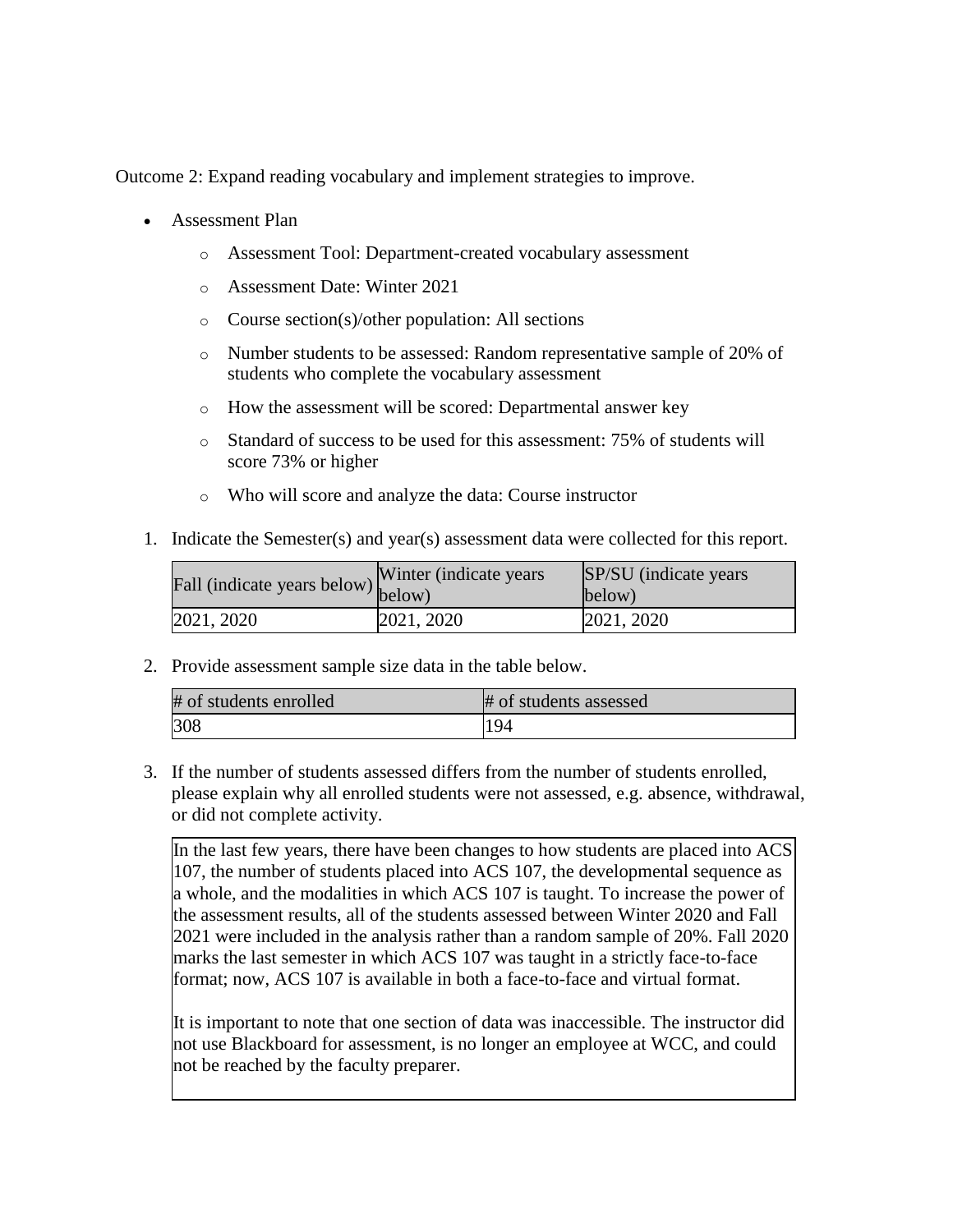Further, students who withdrew from the term or received an incomplete are not included in this data. Additionally, the students who did not complete the Vocabulary Assessment are also not included in this data.

4. Describe how students from all populations (day students on campus, DL, MM, evening, extension center sites, etc.) were included in the assessment based on your selection criteria.

Our assessment plan indicates that we would use a representative sample of 20% of the enrolled students selected randomly from the students who finish the vocabulary assessment. To make the results more robust, we decided to include more students in the assessment. To that end, we used the data from all of the ACS 107 sections offered (day, evening, face-to-face, and virtual).

As previously mentioned, one section of data was inaccessible. The instructor did not use Blackboard for assessment, is no longer an employee at WCC, and could not be reached by the faculty preparer.

5. Describe the process used to assess this outcome. Include a brief description of this tool and how it was scored.

The assessment tool used for this outcome is a departmentally-created vocabulary assessment. The test consists of 50 multiple choice questions and each question is worth one point. The test is administered through Blackboard and scored using an answer key.

6. Briefly describe assessment results based on data collected for this outcome and tool during the course assessment. Discuss the extent to which students achieved this learning outcome and indicate whether the standard of success was met for this outcome and tool.

Met Standard of Success: Yes

For all of the included sections, 94% of students scored 73% or higher on the vocabulary assessment (183/194).

The average score on the vocabulary assessment was 92%.

7. Based on your interpretation of the assessment results, describe the areas of strength in student achievement of this learning outcome.

Based on this assessment, the threshold for learning outcome achievement was met. The project instructions and rubric seemed to guide students to effectively achieve the course outcomes across sections and modalities (face-to-face and virtual).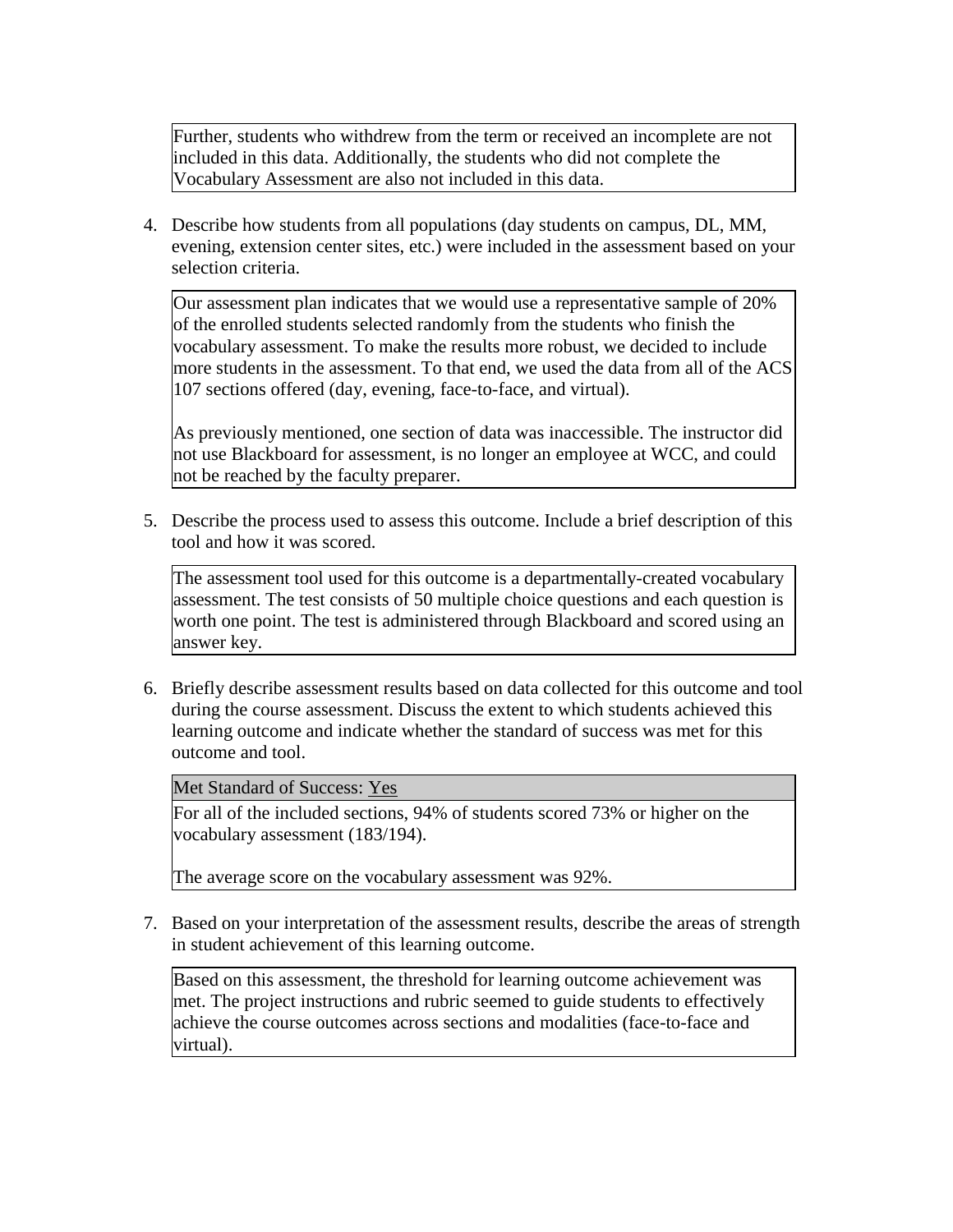8. Based on your analysis of student performance, discuss the areas in which student achievement of this learning outcome could be improved. If student met standard of success, you may wish to identify your plans for continuous improvement.

This SLO had the greatest student response rate and students performed well. That said, a multiple-choice vocabulary assessment doesn't seem to be as meaningful as asking students to articulate the strategies they are using to promote vocabulary acquisition. As vocabulary and context clues are covered on the Student Profile, we would like to remove this SLO to reduce redundancy. Additionally, we will make vocabulary one of the required paragraphs on the Student Profile.

Outcome 3: Discuss and reflect on learning strategies essential to academic success.

- Assessment Plan
	- o Assessment Tool: Final Project Student Profile
	- o Assessment Date: Winter 2018
	- o Course section(s)/other population: All sections
	- o Number students to be assessed: Random representative sample of 20% of students who finish the capstone project
	- o How the assessment will be scored: Departmentally-developed rubric
	- o Standard of success to be used for this assessment: 75% of students will score 73% or higher
	- o Who will score and analyze the data: Department faculty
- 1. Indicate the Semester(s) and year(s) assessment data were collected for this report.

| Fall (indicate years below) below) | Winter (indicate years) | SP/SU (indicate years)<br>below) |
|------------------------------------|-------------------------|----------------------------------|
| 2021, 2020                         | 2021, 2020              | 2021, 2020                       |

2. Provide assessment sample size data in the table below.

| # of students enrolled | # of students assessed |
|------------------------|------------------------|
| 308                    |                        |

3. If the number of students assessed differs from the number of students enrolled, please explain why all enrolled students were not assessed, e.g. absence, withdrawal, or did not complete activity.

In the last few years, there have been changes to how students are placed into ACS 107, the number of students placed into ACS 107, the developmental sequence as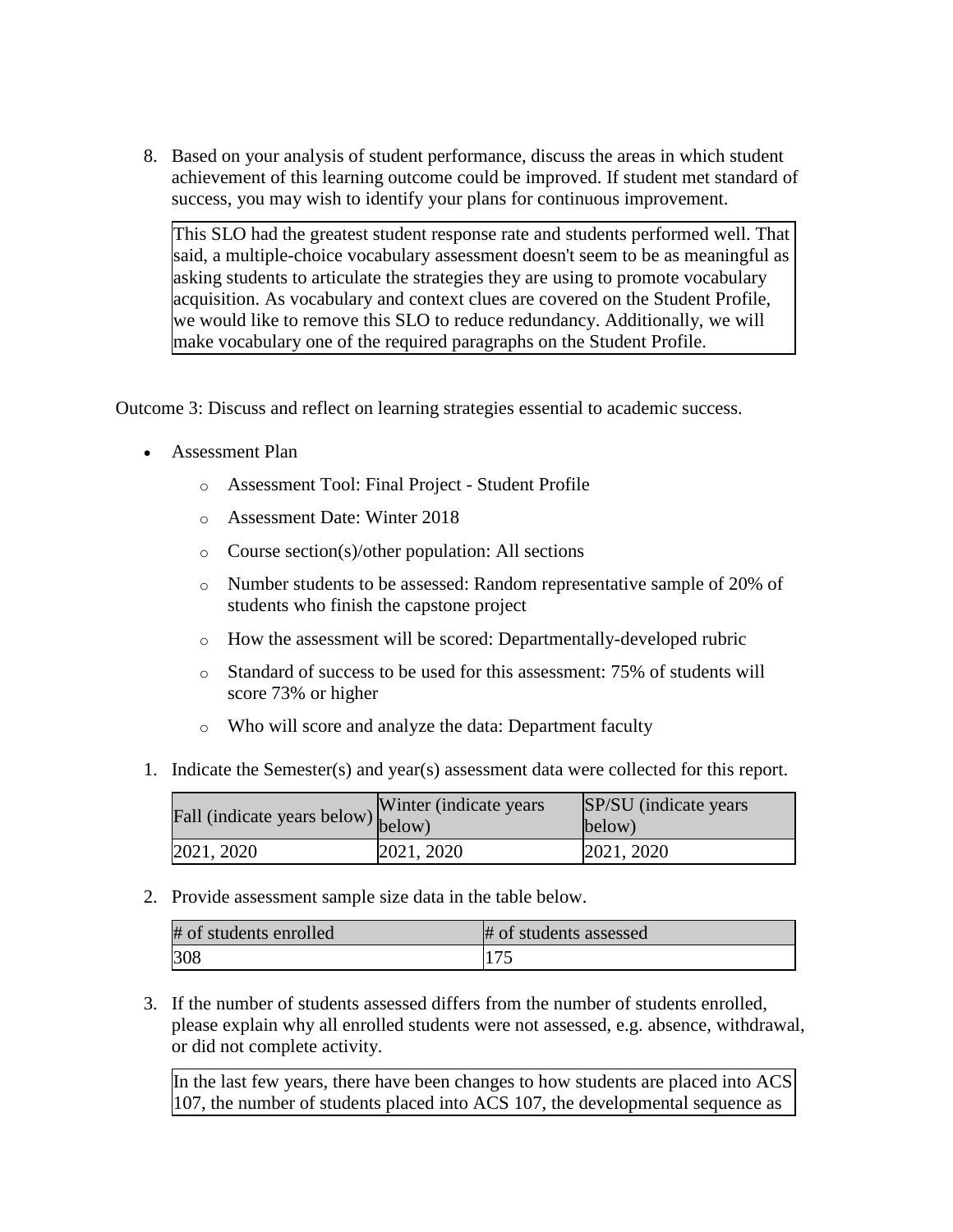a whole, and the modalities in which ACS 107 is taught. To increase the power of the assessment results, all of the students assessed between Fall 2020 and Fall 2021 were included in the analysis rather than a random sample of 20%. Fall 2020 marks the last semester in which ACS 107 was taught in a strictly face-to-face format; now, ACS 107 is available in both a face-to-face and virtual format.

It is important to note that one section of data was inaccessible. The instructor did not use Blackboard for assessment, is no longer an employee at WCC, and could not be reached by the faculty preparer.

Further, students who withdrew from the term or received an incomplete are not included in this data. Additionally, the students who did not complete the Student Profile are also not included in this data.

4. Describe how students from all populations (day students on campus, DL, MM, evening, extension center sites, etc.) were included in the assessment based on your selection criteria.

Our assessment plan indicates that we would use a representative sample of 20% of the enrolled students selected randomly from the students who finish the Student Profile. To make the results more robust, we decided to include more students in the assessment. To that end, we used the data from all of the ACS 107 sections offered (day, evening, face-to-face, and virtual).

As previously mentioned, one section of data was inaccessible. The instructor did not use Blackboard for assessment, is no longer an employee at WCC, and could not be reached by the faculty preparer.

5. Describe the process used to assess this outcome. Include a brief description of this tool and how it was scored.

The student profile is a reflective paper that provides students with the opportunity to identify and reflect on learning strategies essential to academic success. The paper include an introductory paragraph, 5 body paragraphs (8-10 sentences), and a conclusion.

The body of the paper will include a discussion of time management, selfknowledge (understanding), test taking skills and two additional skills from the list below:

- o Previewing/Skimming
- o Scanning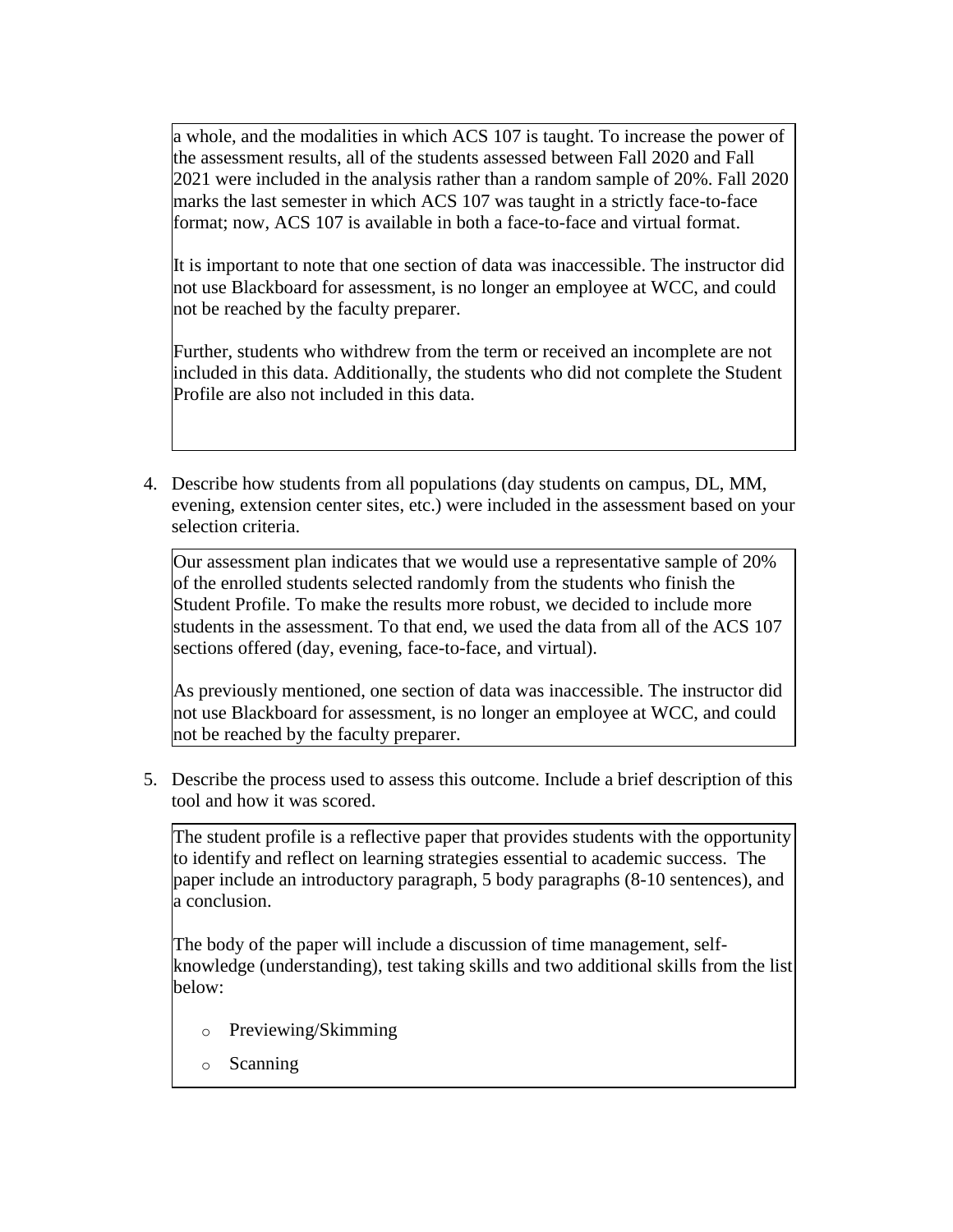- o Word Parts
- o Vocabulary: Use of context clues
- Marking Written Material
- Annotating
- Paraphrasing
- Taking Notes on Text
- How to Take Lecture Notes
- o Outlining
- o Summarizing

Scoring is done using a rubric with four criteria worth 5 pts each for a total of 20 points.

6. Briefly describe assessment results based on data collected for this outcome and tool during the course assessment. Discuss the extent to which students achieved this learning outcome and indicate whether the standard of success was met for this outcome and tool.

## Met Standard of Success: Yes

For all of the included sections, 92% of students scored a 73% or greater was 77% on the Student Profile (161/175).

o The average score for the Student Profile was 90%.

# **The standard for success was met.**

7. Based on your interpretation of the assessment results, describe the areas of strength in student achievement of this learning outcome.

Based on this assessment, the threshold for learning outcome achievement was met. The project instructions and rubric seemed to guide students to effectively achieve the course outcomes across sections and modalities (face-to-face and virtual).

8. Based on your analysis of student performance, discuss the areas in which student achievement of this learning outcome could be improved. If student met standard of success, you may wish to identify your plans for continuous improvement.

At this time, we would like to recommend a change to the instructions of the Student Profile. Rather than requiring a paragraph on test-taking skills (which are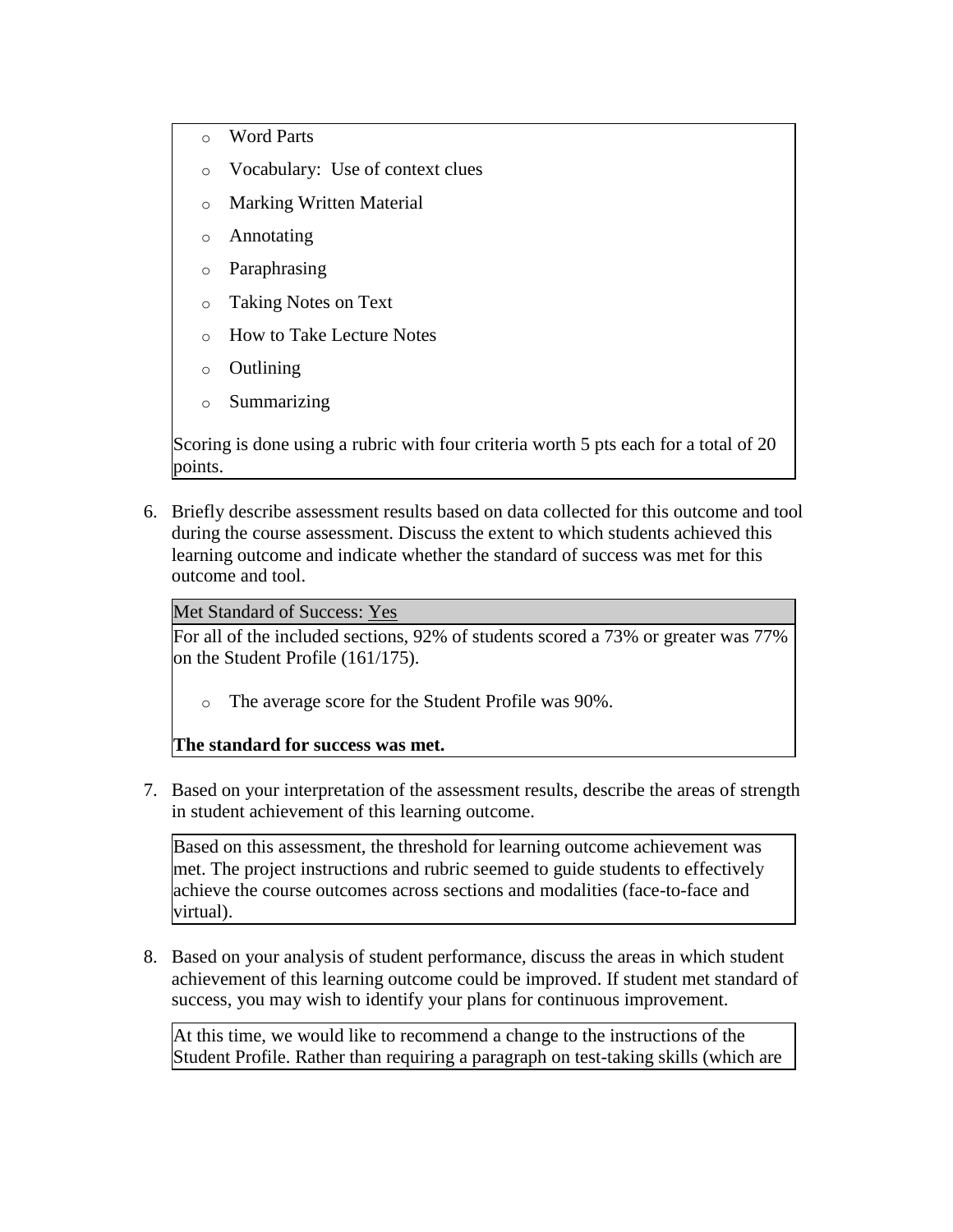not particularly relevant in ACS 108 or ENG 111), we would like to make Vocabulary one of the required paragraphs on the Student Profile.

We are also hoping that by removing the Vocabulary Assessment and discussing vocabulary acquisition strategies as a part of the Student Profile, students will have more time to focus on completing this assessment. With fewer competing assignments, we hope more students attempt this essay.

## **III. Course Summary and Intended Changes Based on Assessment Results**

1. Based on the previous report's Intended Change(s) identified in Section I above, please discuss how effective the changes were in improving student learning.

Since the last assessment report, we worked to create better alignment between the ACS 107 and ACS 108 and leveraged Blackboard to help create a more streamlined assessment process.

These changes were helpful in terms of improving student learning and assessing student learning.

2. Describe your overall impression of how this course is meeting the needs of students. Did the assessment process bring to light anything about student achievement of learning outcomes that surprised you?

This course appears to be meeting the needs of the students measured here. We were surprised to see how well these students adapted to virtual learning. That said, we would like to improve the number of students that complete the assessment tools and, ultimately, pass the course. We plan to continue to align the learning outcomes, course objectives, and assessment tools between ACS 107 and follow-on courses (like ACS 108, ENG 111 and ENG 111S).

3. Describe when and how this information, including the action plan, was or will be shared with Departmental Faculty.

The results of this assessment and the ACS 107 action plan will be shared with the faculty during a Department meeting.

4.

Intended Change(s)

| <b>Intended Change</b>            | Description of the<br>change | Rationale                                                          | Implementation<br>Date |
|-----------------------------------|------------------------------|--------------------------------------------------------------------|------------------------|
| Outcome Language   following SLO: | Remove the                   | This SLO was<br>added with the last 2023<br><b>Master Syllabus</b> |                        |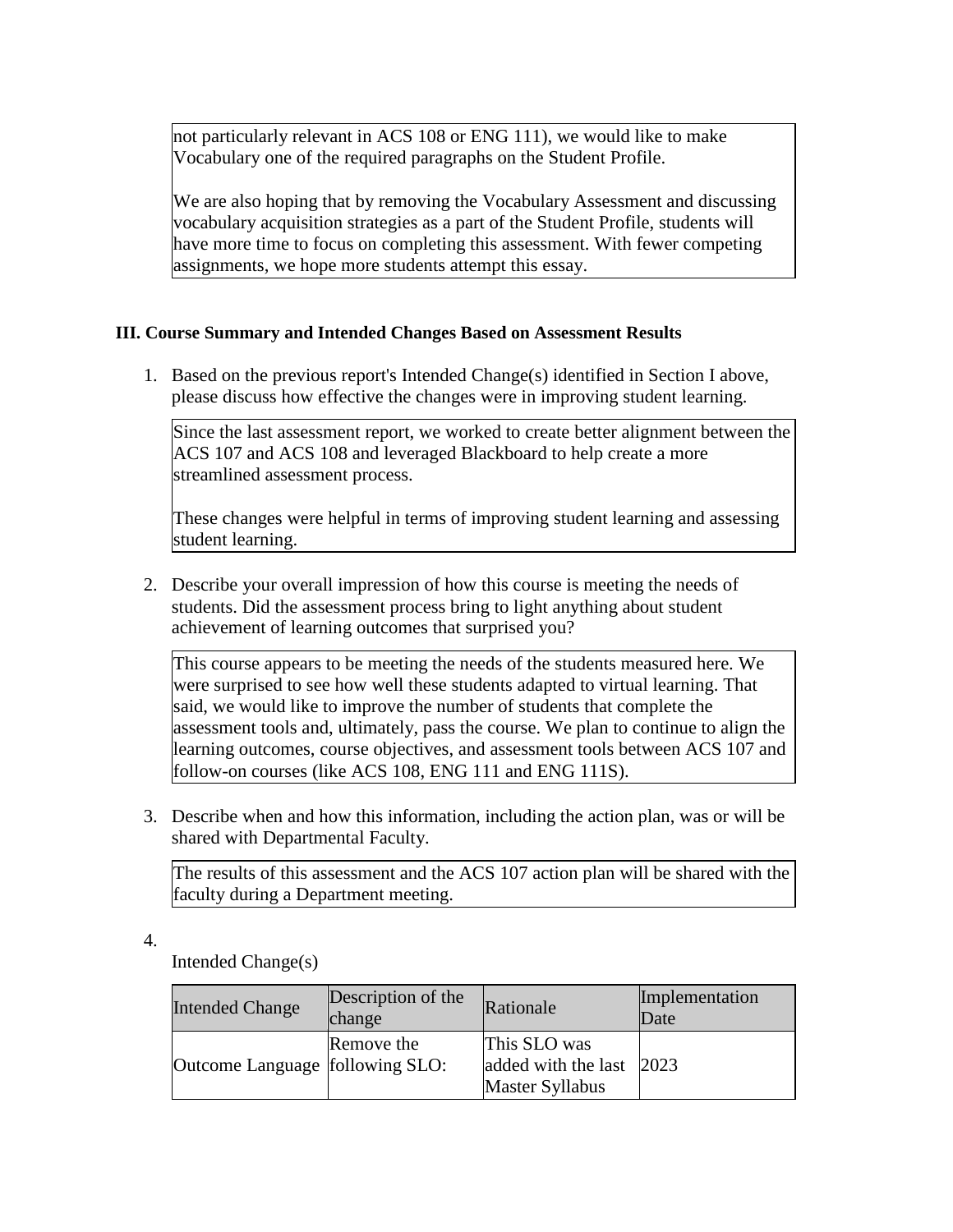|                        | "Expand reading      | update and is                                             |      |
|------------------------|----------------------|-----------------------------------------------------------|------|
|                        | vocabulary and       | redundant: The                                            |      |
|                        | implement            | <b>Student Profile</b>                                    |      |
|                        | strategies to        | addresses learning                                        |      |
|                        | improve."            | strategies (including                                     |      |
|                        |                      | vocabulary).                                              |      |
|                        |                      | Further, with fewer                                       |      |
|                        |                      | competing                                                 |      |
|                        |                      | assignments, we                                           |      |
|                        |                      | hope more students                                        |      |
|                        |                      | attempt this essay.                                       |      |
|                        |                      | We plan to                                                |      |
|                        |                      | eliminate SLO2 to                                         |      |
|                        |                      | reduce redundancy                                         |      |
|                        |                      | and increase student                                      |      |
|                        |                      | completion.                                               |      |
|                        | We will replace      | Vocabulary was                                            |      |
|                        | "Test Taking Skills" | already included as                                       |      |
| <b>Assessment Tool</b> | with "Vocabulary"    | an optional element                                       | 2023 |
|                        | on the Student       | on the Student                                            |      |
|                        | Profile Essay.       | Profile so we have                                        |      |
|                        |                      | decided to make                                           |      |
|                        |                      | this component                                            |      |
|                        |                      | required and reduce                                       |      |
|                        |                      | redundancy.                                               |      |
|                        |                      | Based on the                                              |      |
|                        |                      | analysis of student                                       |      |
|                        |                      | performance, it is                                        |      |
|                        |                      | clear that not                                            |      |
|                        |                      | enough students are                                       |      |
|                        |                      | completing this                                           |      |
|                        |                      | project. By                                               |      |
|                        |                      | eliminating the                                           |      |
|                        |                      | presentation (which                                       |      |
|                        |                      | Revise the Capstone is in line with recent $ 2023\rangle$ |      |
| <b>Assessment Tool</b> | Project.             | revisions to ACS                                          |      |
|                        |                      | 108), and allowing                                        |      |
|                        |                      | students the                                              |      |
|                        |                      | opportunity to work                                       |      |
|                        |                      | on the article                                            |      |
|                        |                      | summaries                                                 |      |
|                        |                      | throughout the term                                       |      |
|                        |                      | (with an                                                  |      |
|                        |                      | opportunity to                                            |      |
|                        |                      | revise their work                                         |      |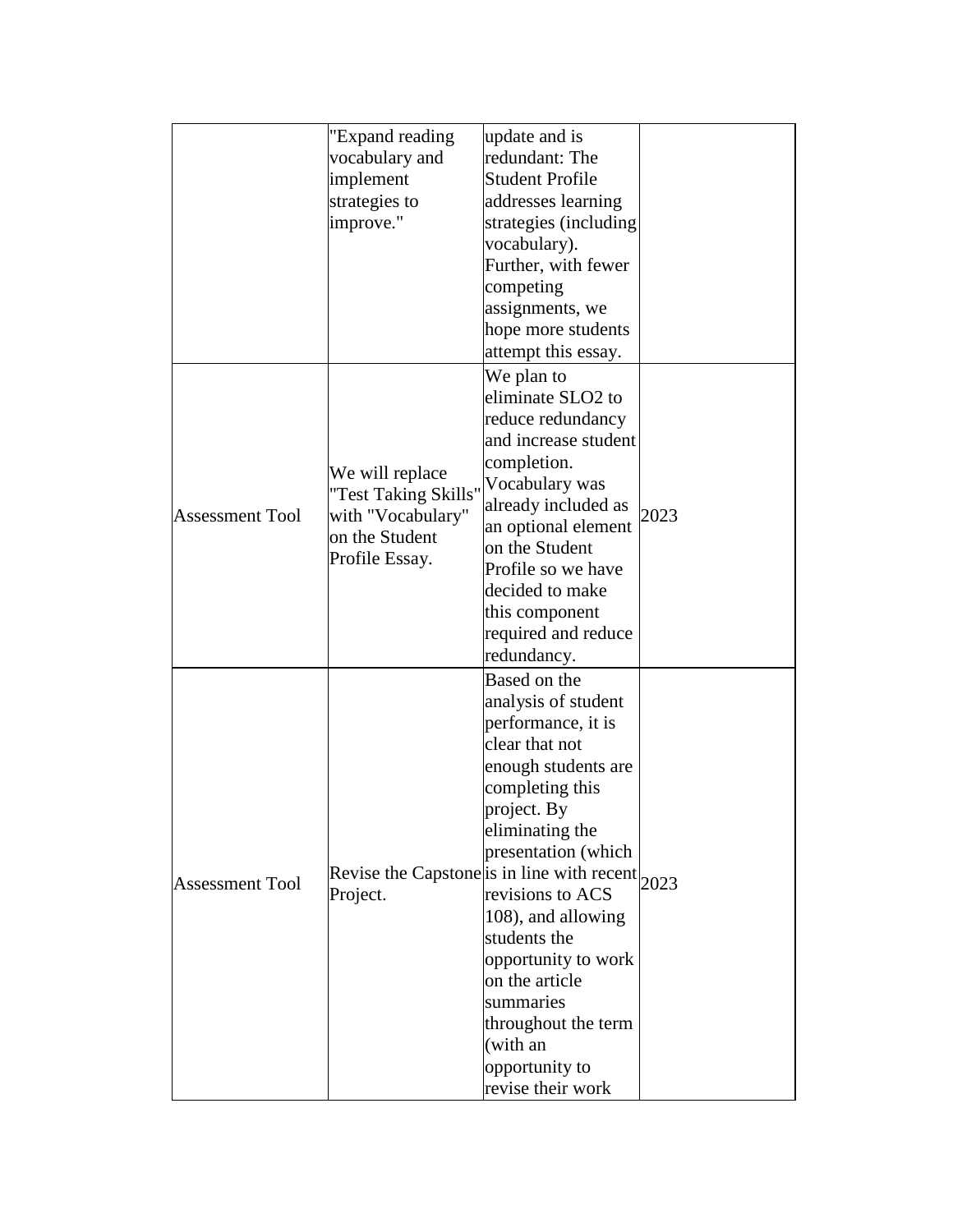|                |                                                                                     | after receiving<br>feedback), we hope<br>to increase the<br>number of<br>completed projects.                                                                                                            |      |
|----------------|-------------------------------------------------------------------------------------|---------------------------------------------------------------------------------------------------------------------------------------------------------------------------------------------------------|------|
| Other: rubrics | Ensure consistency<br>of rubrics used for<br>all assessment tools. component of the | In the current<br>assessment, there<br>was inconsistency<br>in the rubrics used<br>to score the<br>presentation<br><b>Reflective Capstone</b><br>Project. This has<br>been remedied for<br>Winter 2022. | 2022 |

5. Is there anything that you would like to mention that was not already captured?

Data provided from IR shows that success rates for 10-week virtual sections of ACS 107 were very low. As a result, we will cease offering this option.

## **III. Attached Files**

[Instructions and Rubrics](documents/ACS%20107%20College%20Reading%20and%20Study%20Skills%20Final%20Project%202020.docx) [ACS 107 Data](documents/ACS%20107%20Assessment%20Data%20Compilation%20040122%20(1).xlsx)

| <b>Faculty/Preparer:</b>                                        | Jessica Hale Date: $04/11/2022$  |  |
|-----------------------------------------------------------------|----------------------------------|--|
| <b>Department Chair:</b>                                        | Carrie Krantz Date: 04/18/2022   |  |
| Dean:                                                           | Scott Britten Date: $04/19/2022$ |  |
| <b>Assessment Committee Chair: Shawn Deron Date: 06/13/2022</b> |                                  |  |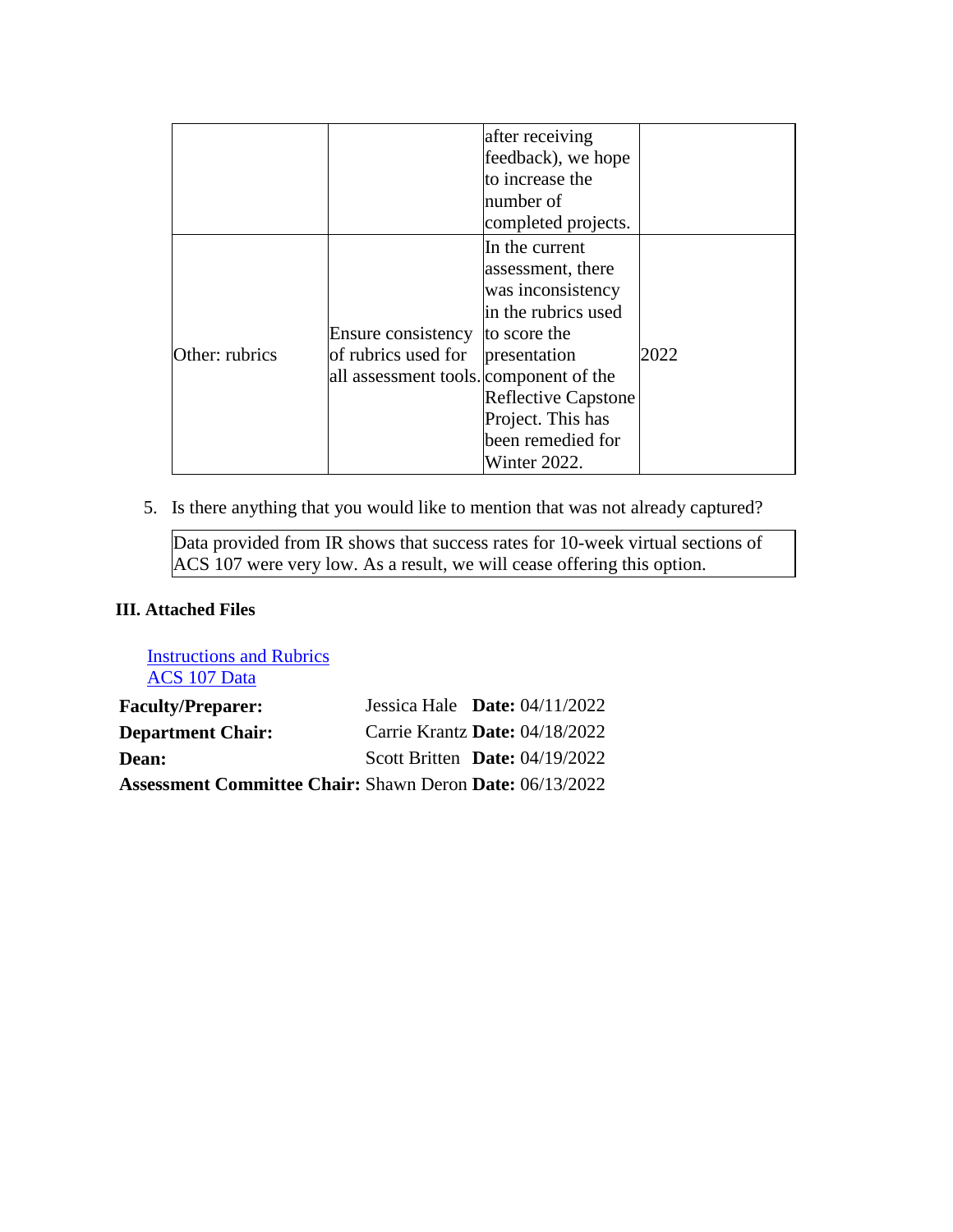**Course Assessment Report Washtenaw Community College**

| Discipline                                           | Course Number   | Title                                                             |
|------------------------------------------------------|-----------------|-------------------------------------------------------------------|
| Academic Skills                                      | 107             | ACS 107 01/09/2018-<br>College Reading and Study<br><b>Skills</b> |
| Division                                             | Department      | <b>Faculty Preparer</b>                                           |
| Humanities, Social and<br><b>Behavioral Sciences</b> | Academic Skills | Jessica Hale                                                      |
| Date of Last Filed Assessment Report                 |                 |                                                                   |

## **I. Assessment Results per Student Learning Outcome**

Outcome 1: Self-evaluate and improve strengths and areas for academic growth in reading and study skills.

- Assessment Plan
	- o Assessment Tool: Departmentally-created reflective capstone project
	- o Assessment Date: Winter 2018
	- o Course section(s)/other population: Representative sample of 20% of the enrolled students selected randomly from the students who finish the capstone project.
	- o Number students to be assessed: Approximately 50 students
	- o How the assessment will be scored: Departmentally-developed rubric
	- o Standard of success to be used for this assessment: 75% of students will score 73% or higher on the reflective capstone project.
	- o Who will score and analyze the data: Department faculty will blind-score the reflective capstone project. The data will be analyzed by department faculty.
- 1. Indicate the Semester(s) and year(s) assessment data were collected for this report.

| rall (indicate years below) below) | Winter (indicate years) | SP/SU (indicate years)<br>below) |
|------------------------------------|-------------------------|----------------------------------|
| 2017                               |                         |                                  |

2. Provide assessment sample size data in the table below.

| # of students enrolled | # of students assessed |
|------------------------|------------------------|
| 238                    | [19]                   |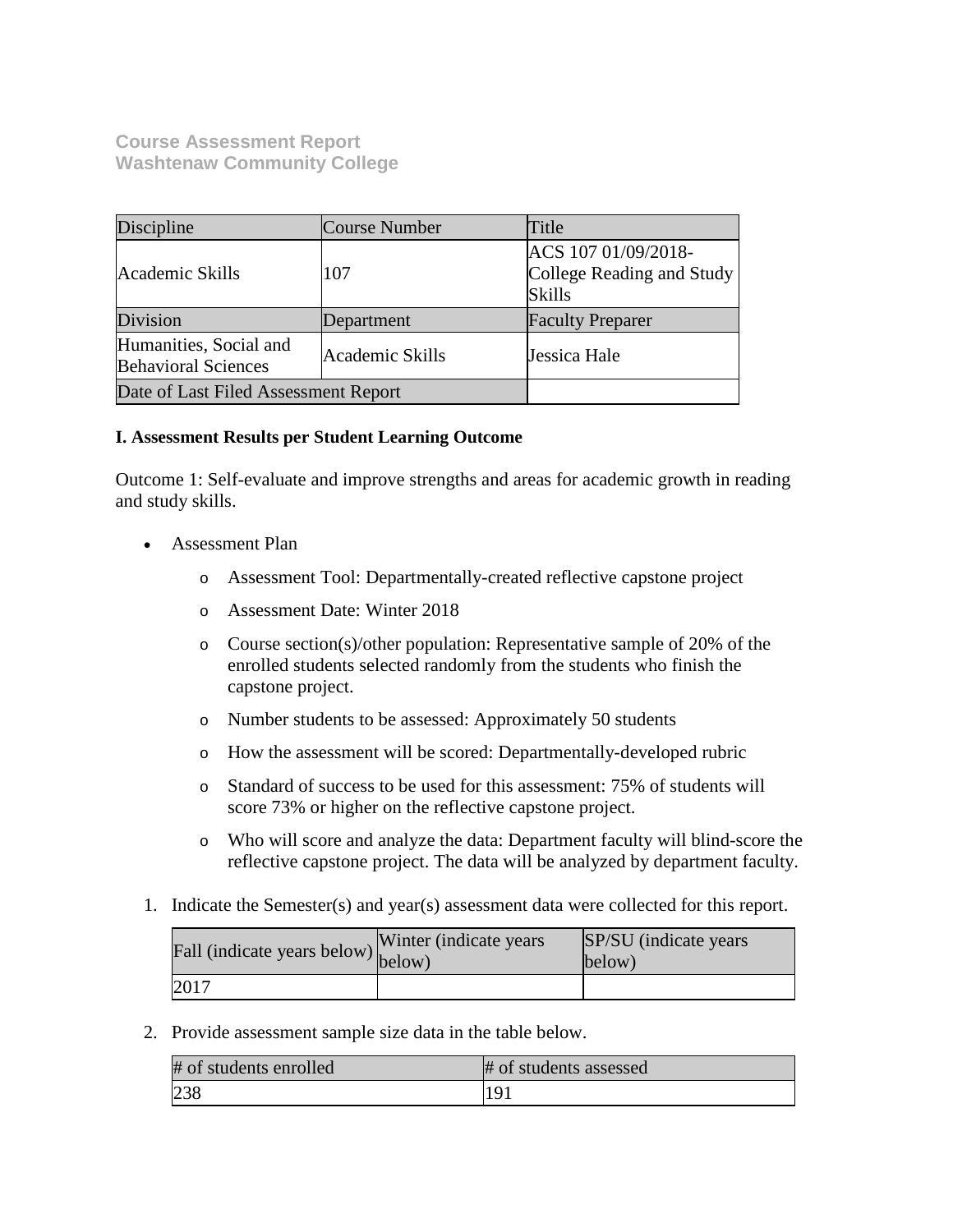3. If the number of students assessed differs from the number of students enrolled, please explain why all enrolled students were not assessed, e.g. absence, withdrawal, or did not complete activity.

To increase the power of the assessment results, all of the students assessed in Fall 2017 were included in the analysis rather than a random sample of 20%. Additionally, rather than just look at students who completed all of the components of the capstone project, we used all of the students that attempted at least 1 part of the capstone project. Students not included in this data did not attempt the final assessment, withdrew from the course, or received an incomplete.

4. Describe how students from all populations (day students on campus, DL, MM, evening, extension center sites, etc.) were included in the assessment based on your selection criteria.

Our assessment plan indicates that we will use a representative sample of 20% of the enrolled students selected randomly from the students who finished the capstone project.

To promote more meaningful results, we decided to include more students in the assessment. To that end, we used the data from all of the sections of ACS 107. The course is only taught in a face-to-face format so no data regarding blended or online sections exists.

Additionally, rather than blind grading, instructors graded the capstone project as a part of the course and then shared the results through the ACS Instructor Resource Site. These results were compiled for this assessment report.

All sections are taught face-to-face.

5. Describe the process used to assess this outcome. Include a brief description of this tool and how it was scored.

The assessment tool used for this outcome is a departmentally-created reflective capstone project which consists of summarizing four college-level career-based articles and a PowerPoint presentation.

The project is initiated during the last five weeks of the course, following ten weeks of skill development. The project includes a library presentation to instruct students on how to utilize the databases to access the required reading materials. The instructor teaches summarizing techniques as well as clarifying the project requirements using the ACS 107 capstone project rubric. Students have the opportunity to edit and re-edit to master the summarizing skill.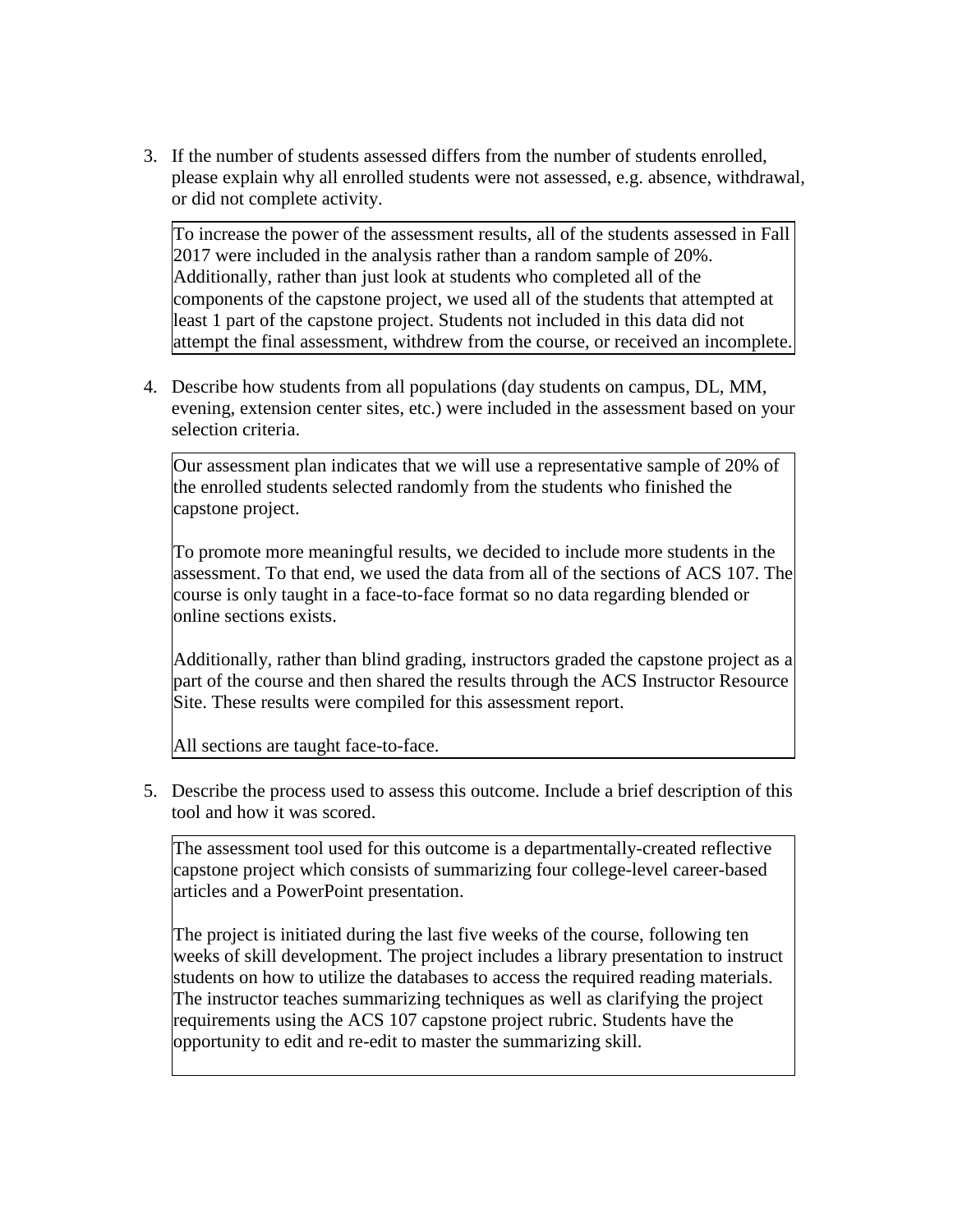In addition to summarizing the articles, the students are required to create and present a PowerPoint presentation based on the career articles using the ACS 107 capstone project rubric.

Since the last assessment report, we have focused on instructor training and clear assessment expectations with all ACS 107 faculty. Now, all instructors are utilizing the same rubrics and instructions for the article summarizations and the PowerPoint capstone project. The grades assigned by the instructors in their courses are the grades used in this assessment report rather than grades assigned through blind grading.

6. Briefly describe assessment results based on data collected for this outcome and tool during the course assessment. Discuss the extent to which students achieved this learning outcome and indicate whether the standard of success was met for this outcome and tool.

Met Standard of Success: Yes

For all of the included sections, the percentage of students with a score of 73% or greater was **83% (158/190).**

The overall average score on the reflective research capstone project was **85% (106.70/125).**

- o The average score for Article 1 was **93% (23.28/25).**
- o The average score for Article 2 was **85% (21.32/25).**
- The average score for Article 3 was **84% (21.03/25).**
- The average score for Article 4 was **80% (19.95/25).**
- o The average score for the presentation portion of the project was **86% (21.46/25).**

## **The standard for success was met.**

7. Based on your interpretation of the assessment results, describe the areas of strength in student achievement of this learning outcome.

Based on this assessment, the threshold for learning outcome achievement was met. The project instructions and rubric seemed to guide students to effectively achieve the course outcomes across sections.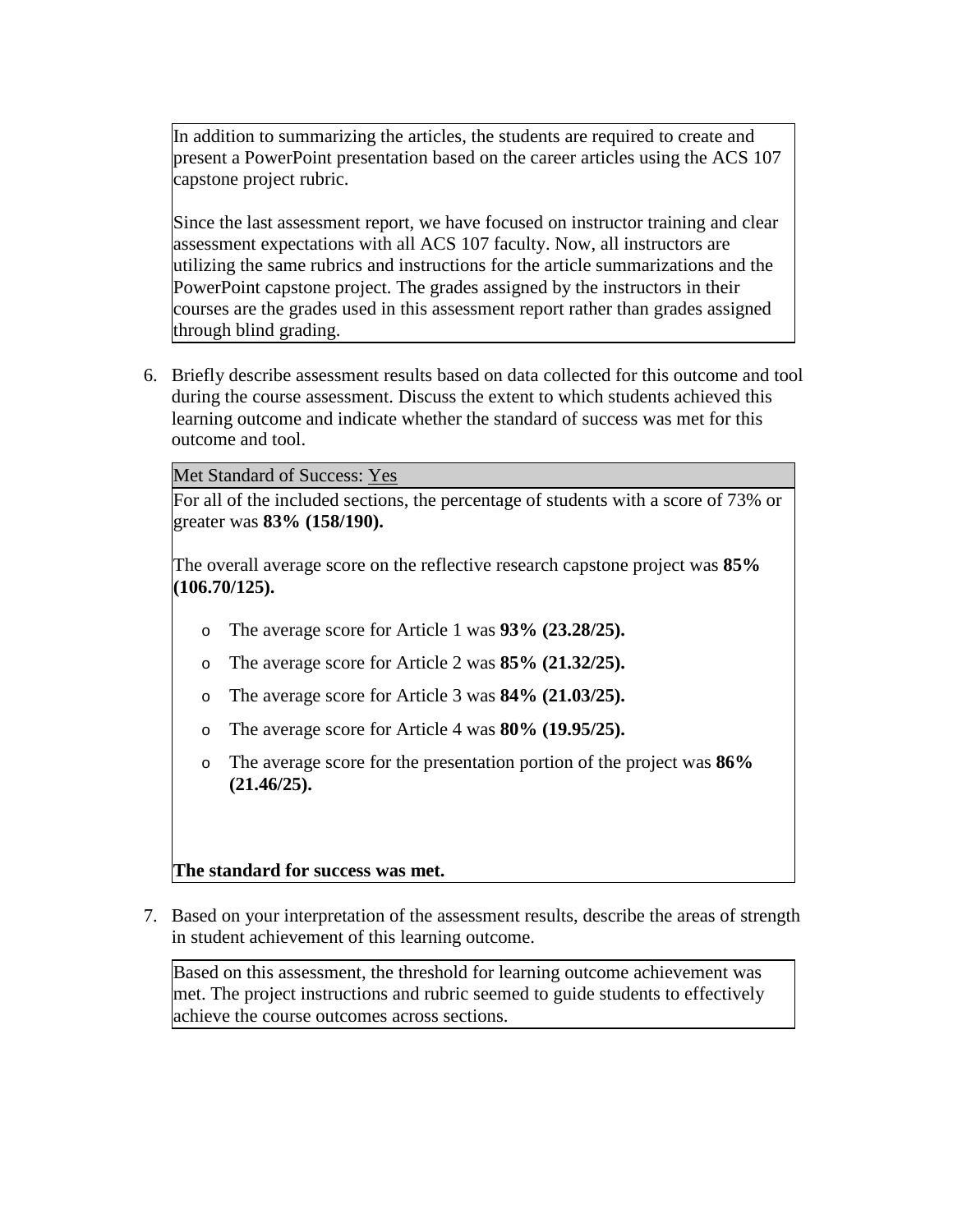8. Based on your analysis of student performance, discuss the areas in which student achievement of this learning outcome could be improved. If student met standard of success, you may wish to identify your plans for continuous improvement.

Students met the standard for success for this course. It is worth noting that the lowest average score appears to be on the fourth article. It is possible that the timing of this assignment in the semester means students have less time to devote to the article and less time to make revisions.

In our last assessment report, we also discussed the need for ongoing training for ACS 107 instructors on assessment expectations and rubrics. Since this training has been in place, the consistency of data available for analysis has increased (hence the large sample size for this report). We will continue these trainings to work towards even greater consistency in terms of grading and assessment data compilation.

We are also working to create greater alignment between ACS 107 and 108. As a result, we may modify the final assessment of course outcomes to create a smoother experience for students progressing from ACS 107 to ACS 108.

Outcome 2: Expand reading vocabulary and implement strategies to improve.

- Assessment Plan
	- o Assessment Tool: Departmentally-created reflective capstone project
	- o Assessment Date: Winter 2018
	- o Course section(s)/other population: Representative sample of 20% of the enrolled students selected randomly from the students who finish the capstone project.
	- o Number students to be assessed: Approximately 50 students
	- o How the assessment will be scored: Departmentally-developed rubric
	- o Standard of success to be used for this assessment: 75% of students will score 73% or higher on the reflective capstone project.
	- o Who will score and analyze the data: Department faculty will blind-score the reflective capstone project. The data will be analyzed by the department faculty.
- 1. Indicate the Semester(s) and year(s) assessment data were collected for this report.

| $\text{undicate years below}$ (indicate years below) $\begin{array}{c}\n\text{Winter (indicate years)} \\ \text{below)}\n\end{array}$ | <b>SP/SU</b> (indicate years) |
|---------------------------------------------------------------------------------------------------------------------------------------|-------------------------------|
|                                                                                                                                       | below)                        |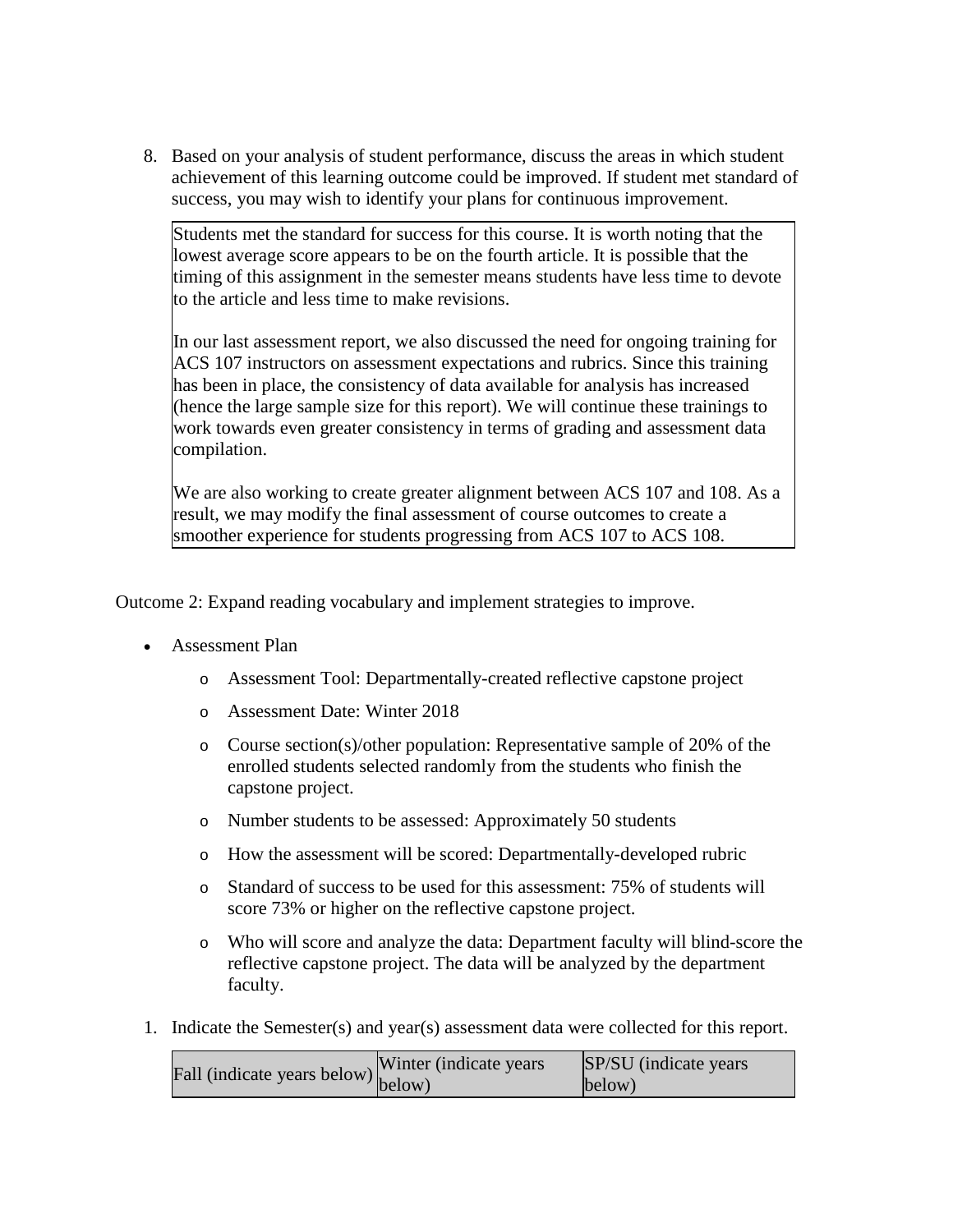2. Provide assessment sample size data in the table below.

| # of students enrolled | # of students assessed |
|------------------------|------------------------|
| 238                    | 191                    |

3. If the number of students assessed differs from the number of students enrolled, please explain why all enrolled students were not assessed, e.g. absence, withdrawal, or did not complete activity.

To increase the power of the assessment results, all of the students assessed in Fall 2017 were included in the analysis rather than a random sample of 20%. Additionally, rather than just look at students that completed all of the components of the capstone project, we used all of the students who attempted at least 1 part of the capstone project. Students not included in this data did not attempt the final assessment, withdrew from the course, or received an incomplete.

4. Describe how students from all populations (day students on campus, DL, MM, evening, extension center sites, etc.) were included in the assessment based on your selection criteria.

Our assessment plan indicates that we will use a representative sample of 20% of the enrolled students selected randomly from the students who finished the capstone project.

To promote more meaningful results, we decided to include more students in the assessment. To that end, we used the data from all of the sections of ACS 107. The course is only taught in a face-to-face format so no data regarding blended or online sections exists.

Additionally, rather than blind grading, instructors graded the capstone project as a part of the course and then shared the results through the ACS Instructor Resource Site. These results were compiled for this assessment report.

All sections are taught face-to-face.

5. Describe the process used to assess this outcome. Include a brief description of this tool and how it was scored.

The assessment tool used for this outcome is a departmentally-created reflective capstone project; which consists of summarizing four college-level career-based articles and a PowerPoint presentation.

The project is initiated during the last five weeks of the course, following ten weeks of skill development. The project includes a library presentation to instruct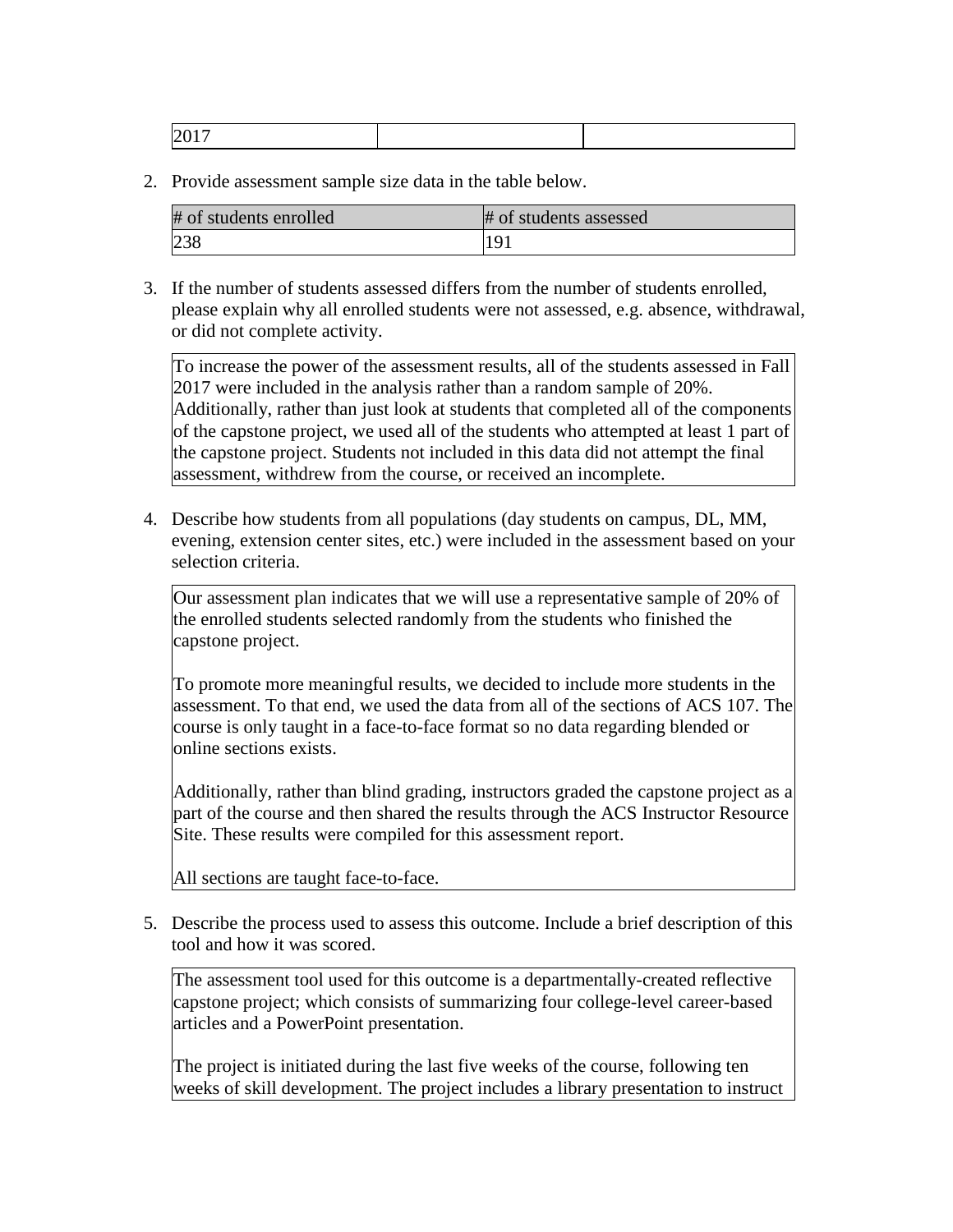students on how to utilize the databases to access the required reading materials. The instructor teaches summarizing techniques as well as clarifying the project requirements using the ACS 107 capstone project rubric. Students have the opportunity to edit and re-edit to master the summarizing skill.

In addition to summarizing the articles, the students are required to create and present a PowerPoint presentation based on the career articles using the ACS 107 capstone project rubric.

Since the last assessment report, we have focused on instructor training and clear assessment expectations with all ACS 107 faculty. Now, all instructors are utilizing the same rubrics and instructions for the article summarizations and the PowerPoint capstone project. The grades assigned by the instructors in their courses are the grades used in this assessment report rather than grades assigned through blind grading.

6. Briefly describe assessment results based on data collected for this outcome and tool during the course assessment. Discuss the extent to which students achieved this learning outcome and indicate whether the standard of success was met for this outcome and tool.

Met Standard of Success: Yes

For all of the included sections, the percentage of students with a score of 73% or greater was **83% (158/190).**

The overall average score on the reflective research capstone project was **85% (106.70/125).**

- o The average score for Article 1 was **93% (23.28/25).**
- o The average score for Article 2 was **85% (21.32/25).**
- o The average score for Article 3 was **84% (21.03/25).**
- o The average score for Article 4 was **80% (19.95/25).**
- o The average score for the presentation portion of the project was **86% (21.46/25).**

## **The standard for success was met.**

7. Based on your interpretation of the assessment results, describe the areas of strength in student achievement of this learning outcome.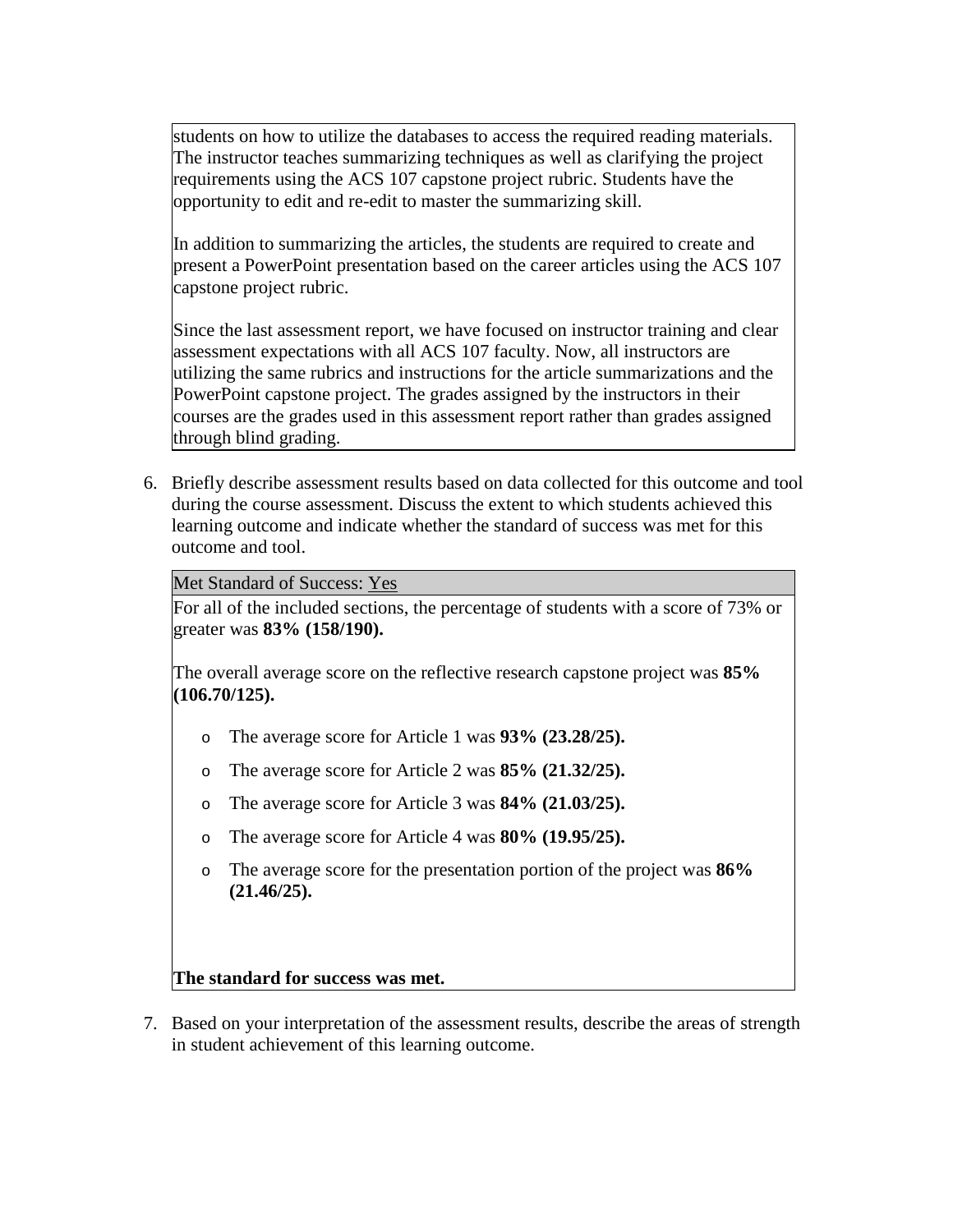Based on this assessment, the threshold for learning outcome achievement was met. The project instructions and rubric seemed to guide students to effectively achieve the course outcomes across sections.

8. Based on your analysis of student performance, discuss the areas in which student achievement of this learning outcome could be improved. If student met standard of success, you may wish to identify your plans for continuous improvement.

Students met the standard for success for this course. It is worth noting that the lowest average score appears to be on the fourth article. It is possible that the timing of this assignment in the semester means students have less time to devote to the article and less time to make revisions.

In our last assessment report, we also discussed the need for ongoing training for ACS 107 instructors on assessment expectations and rubrics. Since this training has been in place, the consistency of data available for analysis has increased (hence the large sample size for this report). We will continue these trainings to work towards even greater consistency in terms of grading and assessment data compilation.

We are also working to create greater alignment between ACS 107 and 108. As a result, we may modify the final assessment of course outcomes to create a smoother experience for students progressing from ACS 107 to ACS 108.

# **II. Course Summary and Action Plans Based on Assessment Results**

1. Describe your overall impression of how this course is meeting the needs of students. Did the assessment process bring to light anything about student achievement of learning outcomes that surprised you?

Based on this assessment, the threshold for learning outcome achievement was met. The project instructions and rubric seemed to guide students to effectively achieve the course outcomes across sections. In addition, the instructions and rubric provided continuity between instructors.

2. Describe when and how this information, including the action plan, was or will be shared with Departmental Faculty.

We will share this information with Department faculty at the next required Departmental faculty meeting.

3.

Intended Change(s)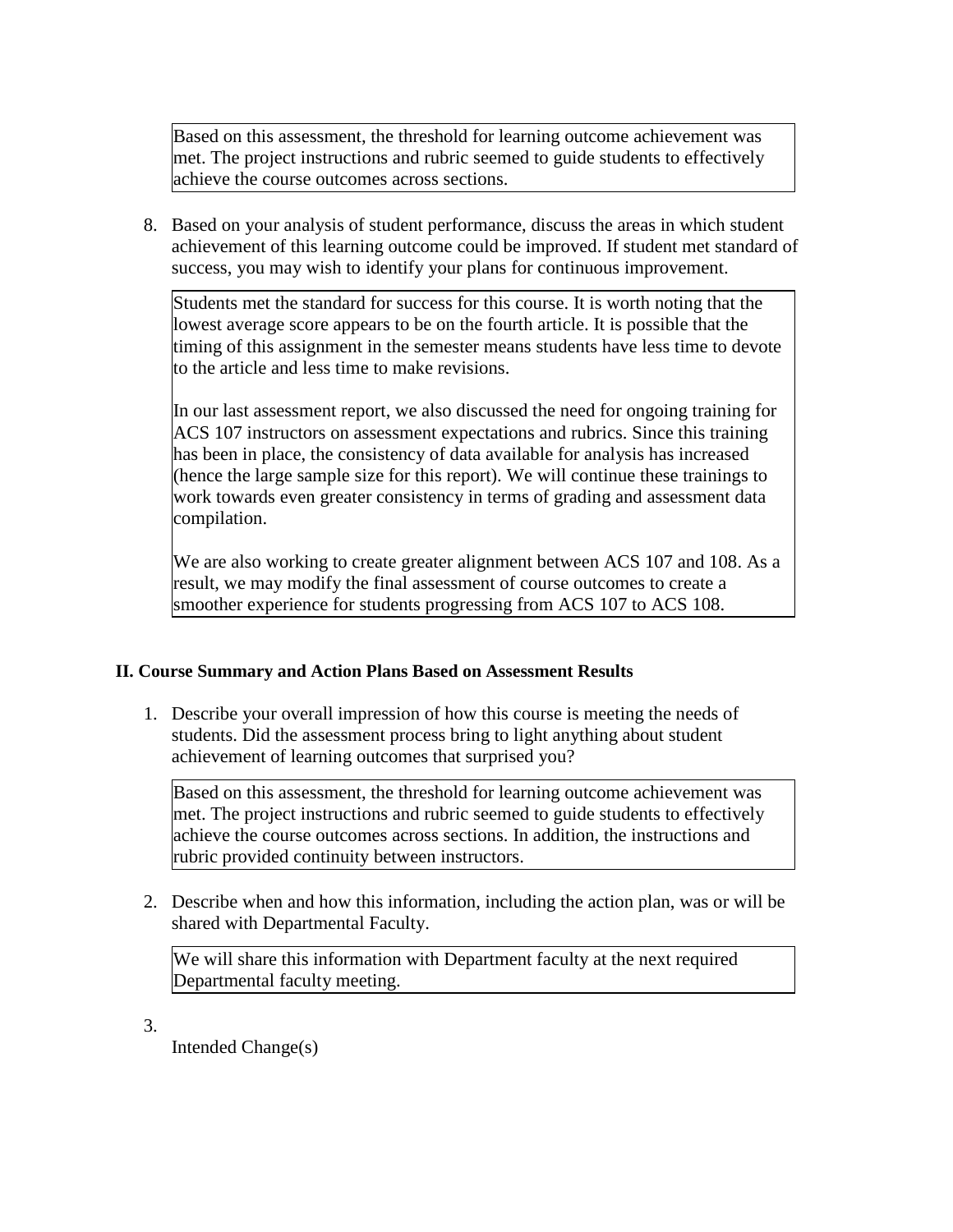| <b>Intended Change</b>                                                           | Description of the<br>change                                                                                                                                                                                                                                                                                                                                                                                                                                                                                                                          | Rationale                                                                                                                                                                                           | Implementation<br>Date |
|----------------------------------------------------------------------------------|-------------------------------------------------------------------------------------------------------------------------------------------------------------------------------------------------------------------------------------------------------------------------------------------------------------------------------------------------------------------------------------------------------------------------------------------------------------------------------------------------------------------------------------------------------|-----------------------------------------------------------------------------------------------------------------------------------------------------------------------------------------------------|------------------------|
| Objectives                                                                       | We may modify the<br>course objectives to<br>create a smoother<br>experience for<br>students progressing between ACS 107<br>from ACS 107 to<br><b>ACS 108.</b>                                                                                                                                                                                                                                                                                                                                                                                        | We are also<br>working to create<br>greater alignment<br>and 108.                                                                                                                                   | 2018                   |
| <b>Course Materials</b><br>(e.g. textbooks,<br>handouts, on-line<br>ancillaries) | We have created a<br>course master site in<br><b>Blackboard</b> and<br>have built all of the<br>assignment<br>instructions and<br>rubrics into that<br>course. Instructors<br>will grade using the<br><b>Blackboard</b> rubrics<br>and download the<br>appropriate columns<br>from the Grade<br>Center for<br>assessment<br>purposes. These<br>spreadsheets will be<br>uploaded at the end<br>of each term in the<br><b>ACS</b> Instructor<br><b>Resource Site. The</b><br>use of Blackboard<br>rubrics will allow<br>for easier data<br>compilation. | The use of<br><b>Blackboard rubrics</b><br>will allow for easier<br>data compilation<br>and ensure that<br>everyone (even new<br>instructors) are<br>using the same<br>instructions and<br>rubrics. | 2018                   |

4. Is there anything that you would like to mention that was not already captured?

5.

# **III. Attached Files**

Data

**Instructions and Rubrics** 

**Faculty/Preparer:** Jessica Hale **Date:** 01/10/2018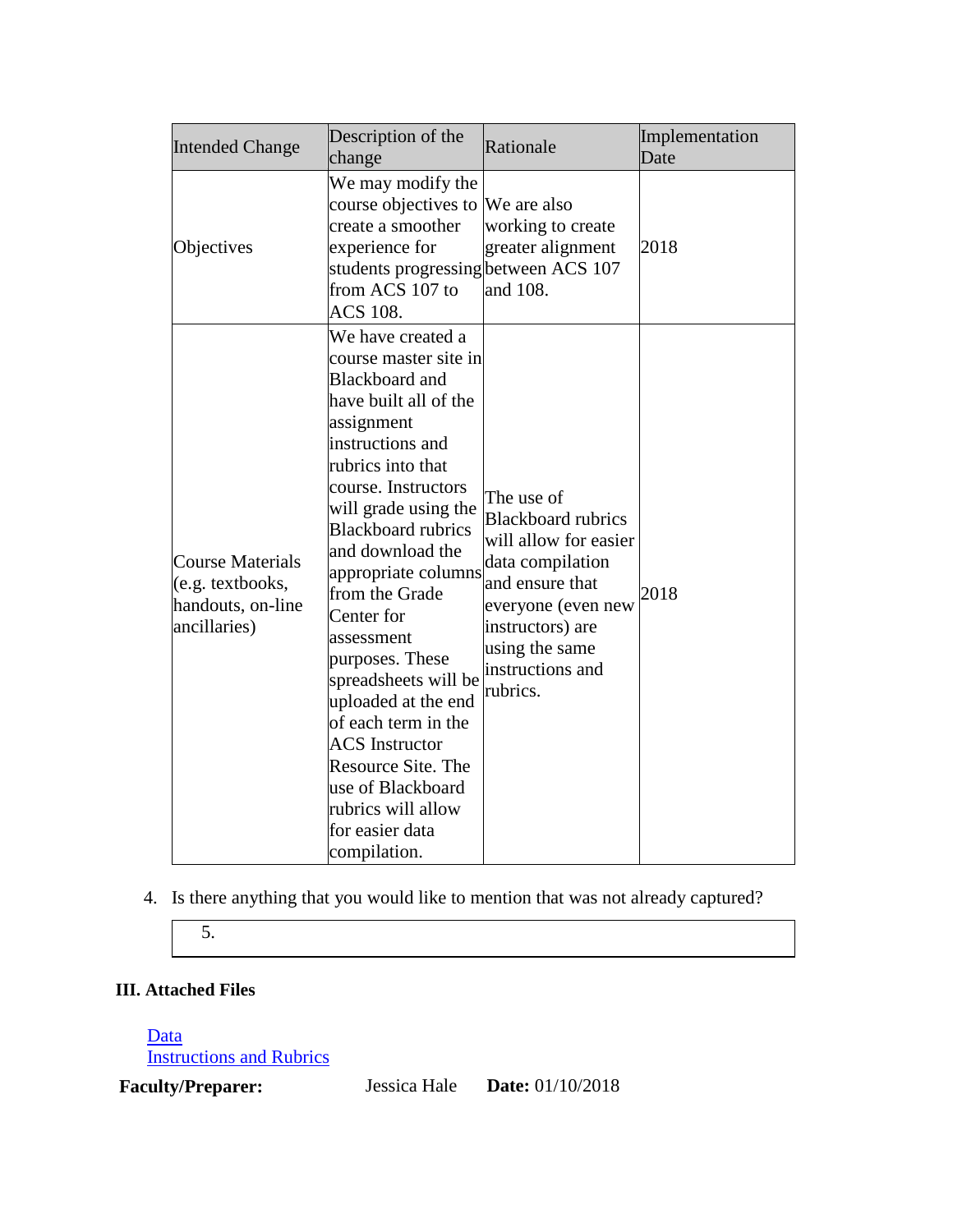| <b>Department Chair:</b>                                           | Jessica Hale <b>Date:</b> $01/10/2018$ |  |
|--------------------------------------------------------------------|----------------------------------------|--|
| <b>Dean:</b>                                                       | Kristin Good <b>Date:</b> $01/11/2018$ |  |
| <b>Assessment Committee Chair: Michelle Garey Date: 02/26/2018</b> |                                        |  |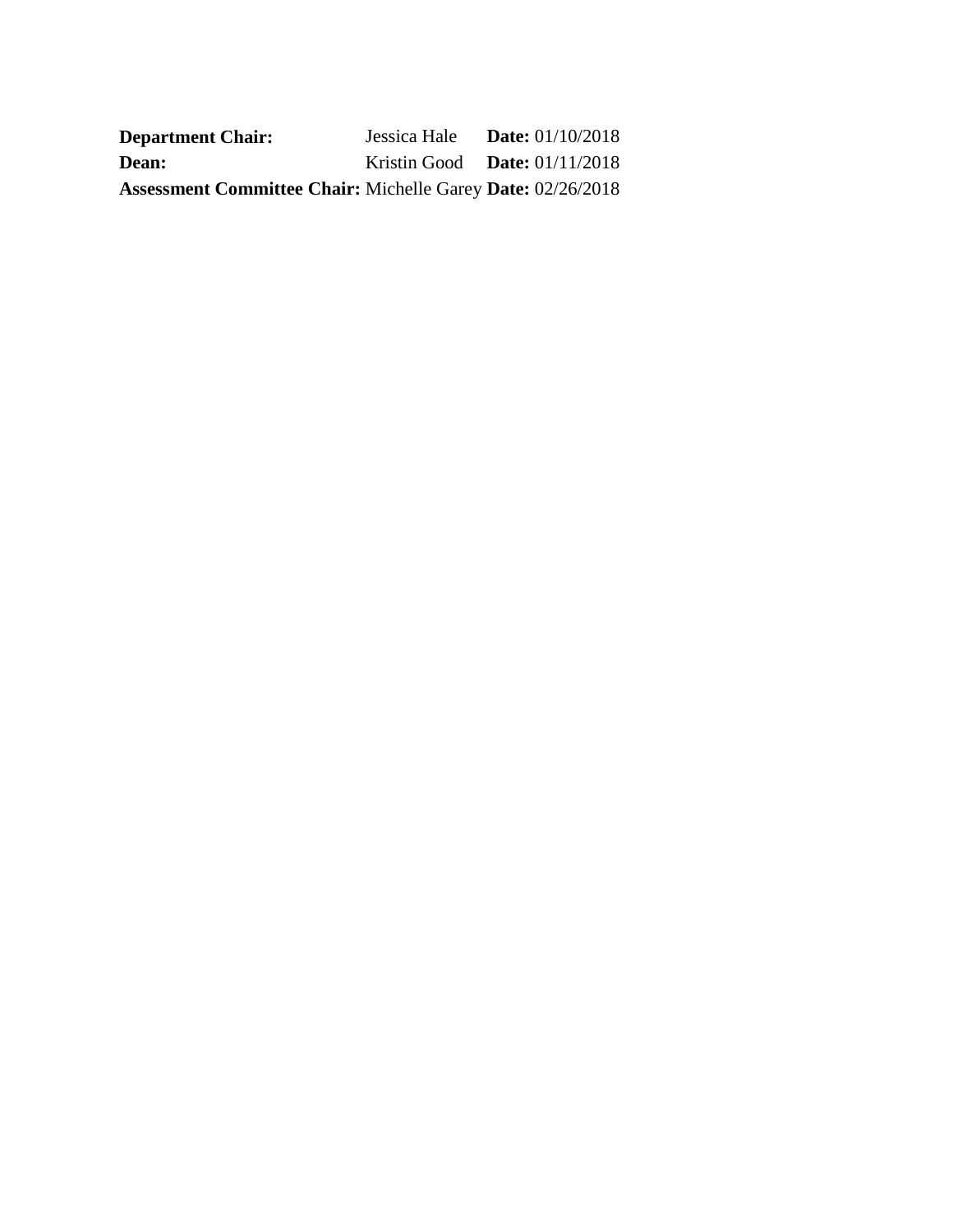**Course Assessment Report Washtenaw Community College**

| Discipline                                           | Course Number   | Title                                                             |
|------------------------------------------------------|-----------------|-------------------------------------------------------------------|
| Academic Skills                                      | 107             | ACS 107 02/16/2017-<br>College Reading and Study<br><b>Skills</b> |
| Division                                             | Department      | <b>Faculty Preparer</b>                                           |
| Humanities, Social and<br><b>Behavioral Sciences</b> | Academic Skills | Jean Morrison                                                     |
| Date of Last Filed Assessment Report                 |                 |                                                                   |

## **I. Assessment Results per Student Learning Outcome**

Outcome 1: Self-evaluate and improve strengths and areas for academic growth in reading and study skills.

- Assessment Plan
	- o Assessment Tool: Departmentally-created reflective capstone project
	- o Assessment Date: Winter 2018
	- o Course section(s)/other population: Representative sample of 20% of the enrolled students selected randomly from the students who finish the capstone project.
	- o Number students to be assessed: Approximately 50 students
	- o How the assessment will be scored: Departmentally-developed rubric
	- o Standard of success to be used for this assessment: 75% of students will score 73% or higher on the reflective capstone project.
	- o Who will score and analyze the data: Department faculty will blind-score the reflective capstone project. The data will be analyzed by department faculty.
- 1. Indicate the Semester(s) and year(s) assessment data were collected for this report.

| Fall (indicate years below) below) | Winter (indicate years) | SP/SU (indicate years)<br>below) |
|------------------------------------|-------------------------|----------------------------------|
| 2016                               |                         |                                  |

2. Provide assessment sample size data in the table below.

| # of students enrolled | # of students assessed |
|------------------------|------------------------|
| 251                    |                        |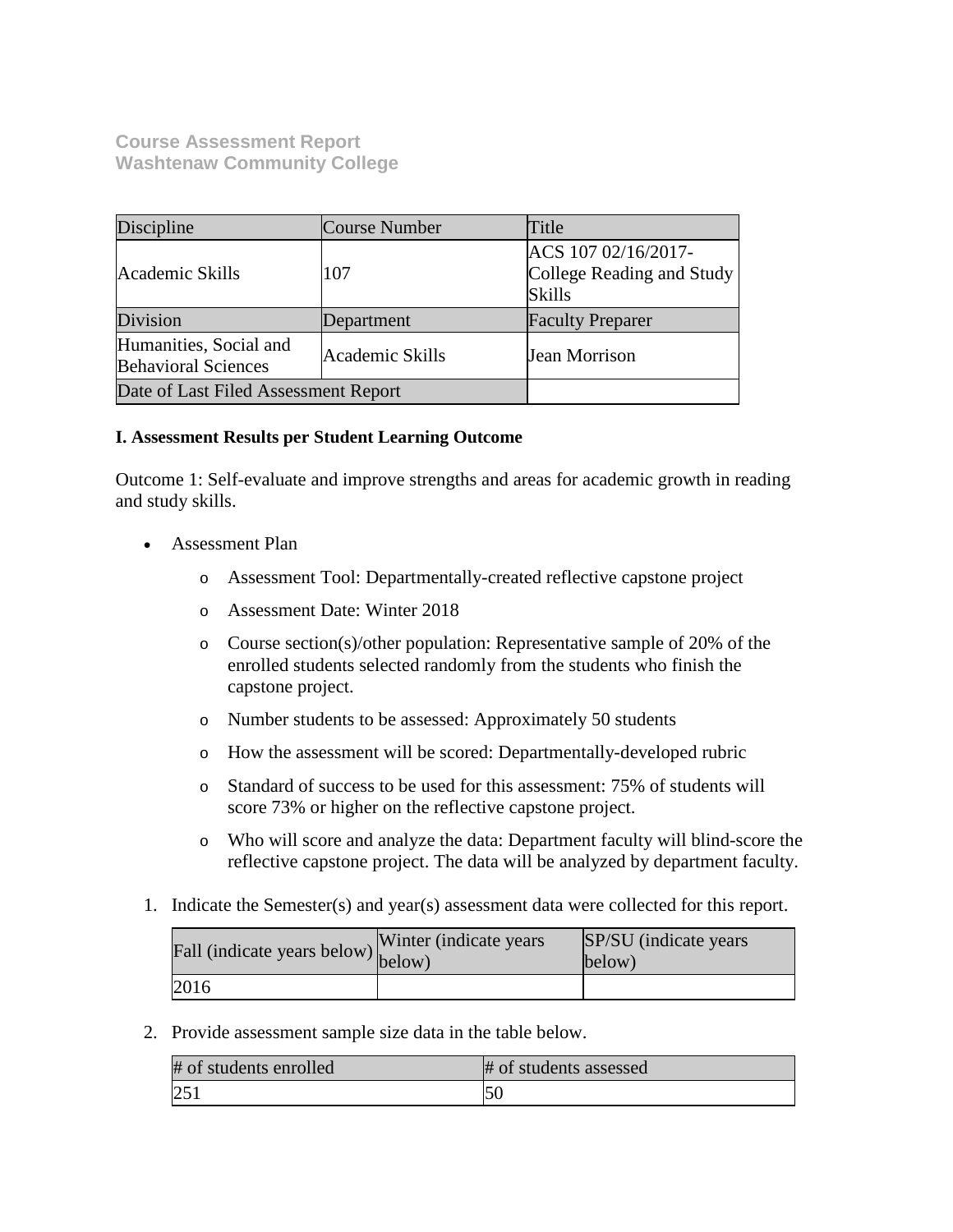3. If the number of students assessed differs from the number of students enrolled, please explain why all enrolled students were not assessed, e.g. absence, withdrawal, or did not complete activity.

This was a sampling of 20% of the enrolled students selected randomly from those who finish the capstone project.

4. Describe how students from all populations (day students on campus, DL, MM, evening, extension center sites, etc.) were included in the assessment based on your selection criteria.

A sampling from every section is included with the exception of two sections that did not submit appropriate data. This course is only taught in a face to face format.

5. Describe the process used to assess this outcome. Include a brief description of this tool and how it was scored.

The assessment tool used for this outcome is a departmentally-created reflective capstone project; which consists of summarizing four college level career based articles and a Power Point presentation. The project is initiated during the last five weeks of the course following ten weeks of skill development. The project includes a library presentation to instruct students on how to utilize the databases to access the required reading materials and the instructor teaches summarizing techniques as well as clarifying the project requirements using the ACS 107 capstone project rubric. Students have the opportunity to edit and re-edit to master the summarizing skill.

In addition to summarizing the articles, the students are required to create and present a Power Point presentation based on the career articles using the ACS 107 capstone project rubric.

Prior to Fall 2016, not all instructors were using the same rubric. As of Fall 2016, all instructors are utilizing the same rubrics for the article summarizations and the Power Point capstone project.

6. Briefly describe assessment results based on data collected for this outcome and tool during the course assessment. Discuss the extent to which students achieved this learning outcome and indicate whether the standard of success was met for this outcome and tool.

## Met Standard of Success: Yes

Five students were randomly selected by assigning each student a number to secure anonymity in ten of the twelve ASC 107 sections offered during Fall 2016 totaling fifty students (no usable data collected from two of the sections). An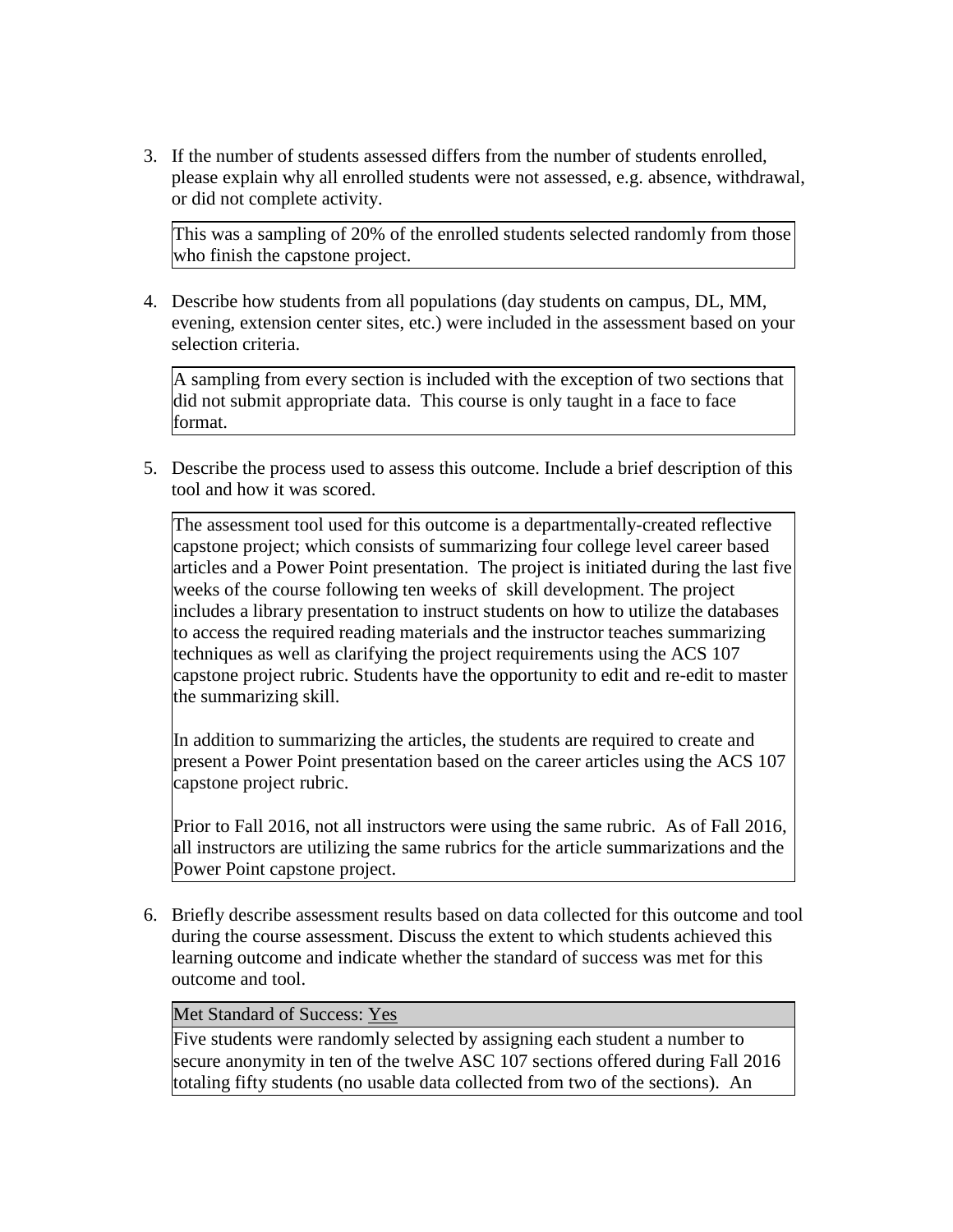excel spreadsheet was created with the scores from each of the four articles, the Power Point presentation, and the total capstone points and percentages.

The analysis of the data from the representative sample indicated 82% of students scored 73% or higher on the reflective capstone project. The standard for success for this learning outcome is 75%, thus the standard of success has been met.

7. Based on your interpretation of the assessment results, describe the areas of strength in student achievement of this learning outcome.

82% of students met the standard of success, which is an indicator the learning objectives taught provided students with the skills they can apply to college level reading. The strengths of the course are teaching the appropriate transferable skills: comprehensive textbook reading skills, vocabulary development, learning styles, time management, note-taking, reading rate strategies, test-taking and 21st century literacies.

8. Based on your analysis of student performance, discuss the areas in which student achievement of this learning outcome could be improved. If student met standard of success, you may wish to identify your plans for continuous improvement.

The data for this assessment report is only from one semester, therefore to ensure the rubric is accurately reflecting students success, the following will be initiated in 2017-2018:

- o training exercise using student capstone project and the rubric with all ACS 107 instructors at the beginning of each semester. Rubric scores will be compared and discussed to confirm consistent use of the rubric.
- o Rubric will be re-evaluated as necessary.

Outcome 2: Expand reading vocabulary and implement strategies to improve.

- Assessment Plan
	- o Assessment Tool: Departmentally-created reflective capstone project
	- o Assessment Date: Winter 2018
	- o Course section(s)/other population: Representative sample of 20% of the enrolled students selected randomly from the students who finish the capstone project.
	- o Number students to be assessed: Approximately 50 students
	- o How the assessment will be scored: Departmentally-developed rubric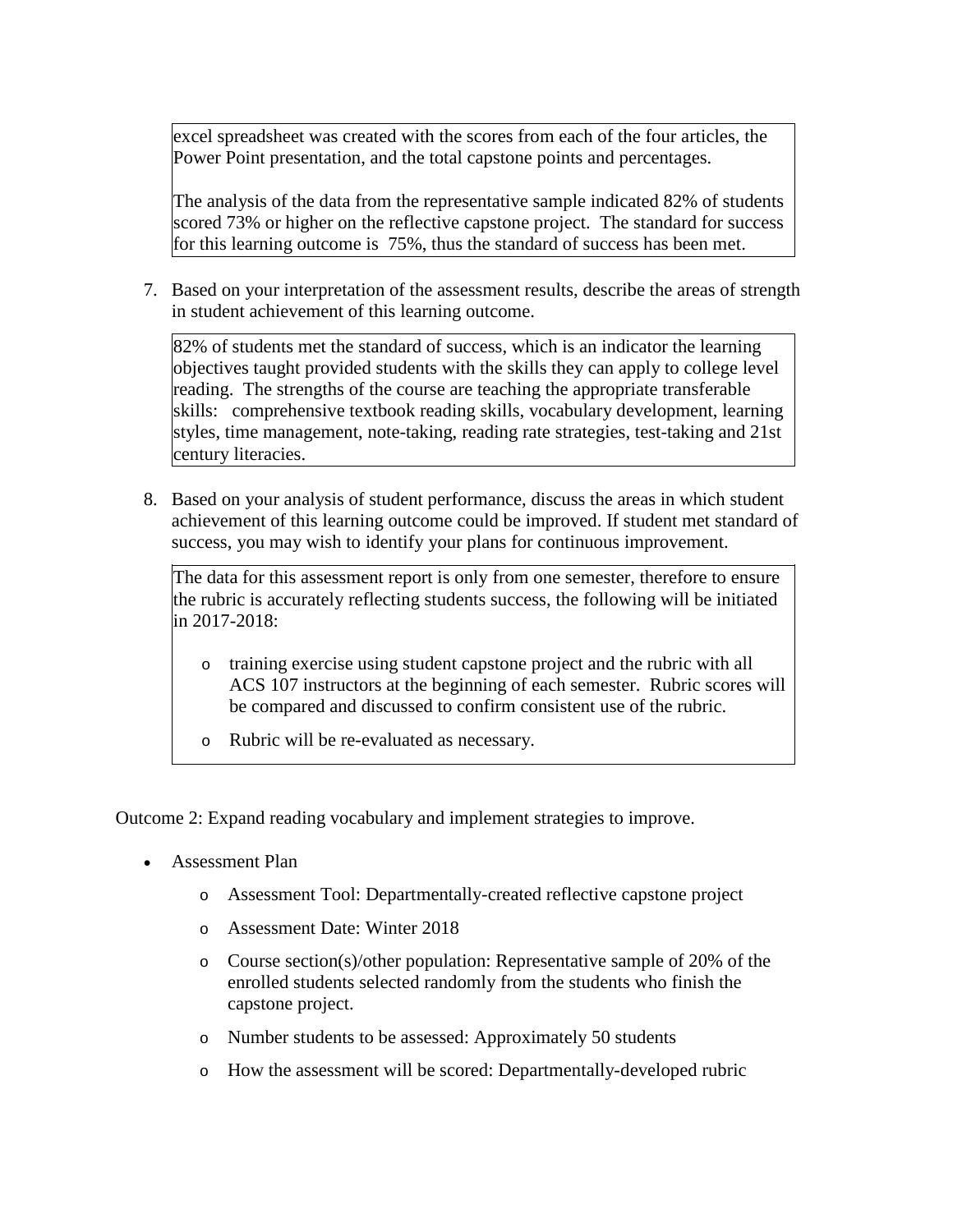- o Standard of success to be used for this assessment: 75% of students will score 73% or higher on the reflective capstone project.
- o Who will score and analyze the data: Department faculty will blind-score the reflective capstone project. The data will be analyzed by the department faculty.
- 1. Indicate the Semester(s) and year(s) assessment data were collected for this report.

| Fall (indicate years below) below) | Winter (indicate years) | SP/SU (indicate years)<br>below) |
|------------------------------------|-------------------------|----------------------------------|
| 2016                               |                         |                                  |

2. Provide assessment sample size data in the table below.

| # of students enrolled | # of students assessed |
|------------------------|------------------------|
|                        |                        |

3. If the number of students assessed differs from the number of students enrolled, please explain why all enrolled students were not assessed, e.g. absence, withdrawal, or did not complete activity.

This was a sampling of 20% of the enrolled students selected randomly from those who finish the capstone project.

4. Describe how students from all populations (day students on campus, DL, MM, evening, extension center sites, etc.) were included in the assessment based on your selection criteria.

A sampling from every section is included with the exception of two sections that did not submit appropriate data. This course is only taught in a face to face format.

5. Describe the process used to assess this outcome. Include a brief description of this tool and how it was scored.

The assessment tool used for this outcome is a departmentally-created reflective capstone project; which consists of summarizing four college level career based articles and a Power Point presentation. The project is initiated during the last five weeks of the course following ten weeks of skill development. The project includes a library presentation to instruct students on how to utilize the databases to access the required reading materials and the instructor teaches summarizing techniques as well as clarifying the project requirements using the ACS 107 capstone project rubric. Students have the opportunity to edit and re-edit to master the summarizing skill.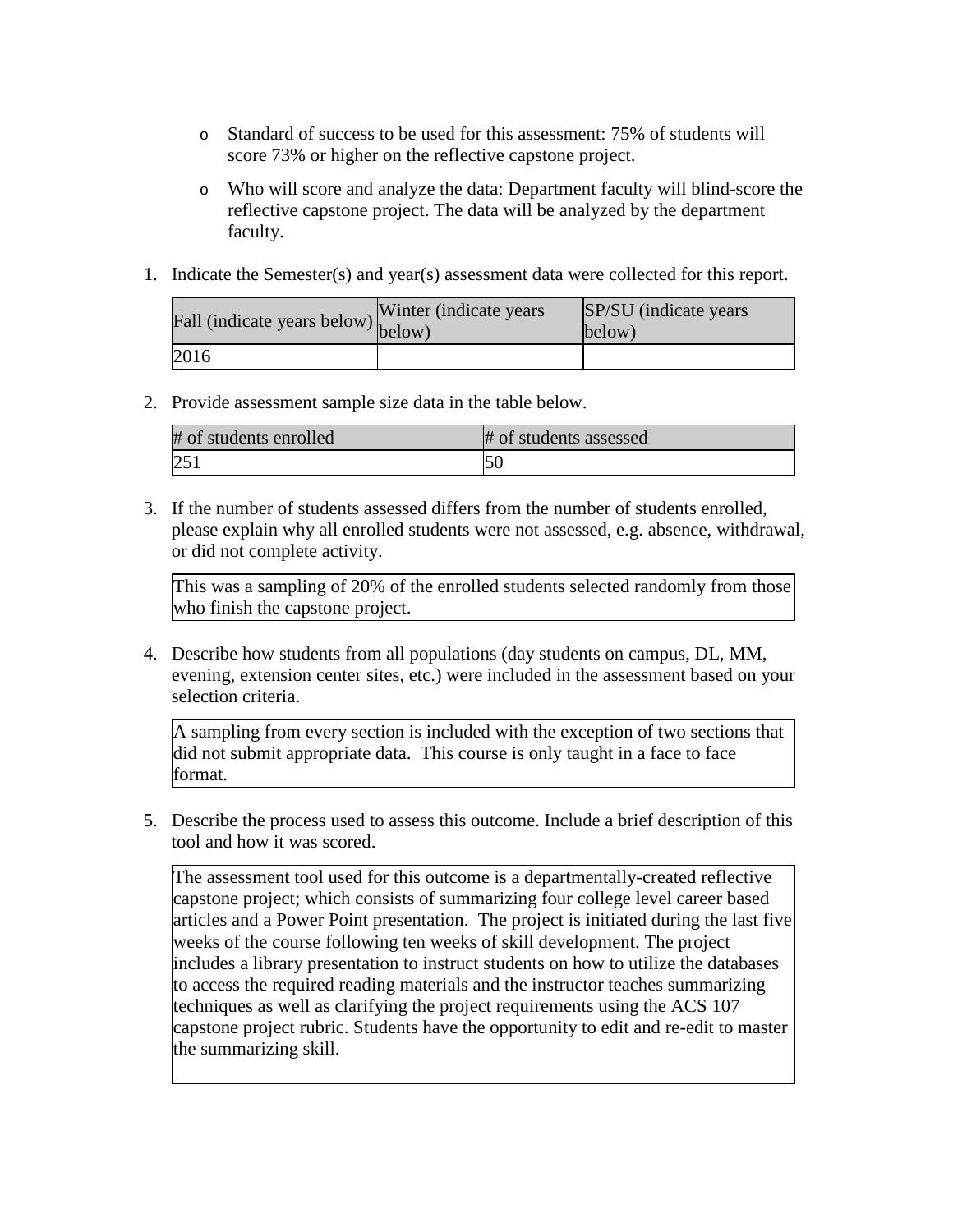In addition to summarizing the articles, the students are required to create and present a Power Point presentation based on the career articles using the ACS 107 capstone project rubric.

Prior to Fall 2016, not all instructors were using the same rubric. As of Fall 2016, all instructors are utilizing the same rubrics for the article summarizations and the Power Point capstone project.

6. Briefly describe assessment results based on data collected for this outcome and tool during the course assessment. Discuss the extent to which students achieved this learning outcome and indicate whether the standard of success was met for this outcome and tool.

Met Standard of Success: Yes

Five students were randomly selected by assigning each student a number to secure anonymity in ten of the twelve ASC 107 sections offered during Fall 2016 totaling fifty students (no usable data collected from two of the sections). An excel spreadsheet was created with the scores from each of the four articles, the Power Point presentation, and the total capstone points and percentages.

The analysis of the data from the representative sample indicated 82% of students scored 73% or higher on the reflective capstone project. The standard for success for this learning outcome is 75%, thus the standard of success has been met.

7. Based on your interpretation of the assessment results, describe the areas of strength in student achievement of this learning outcome.

82% of students met the standard of success, which is an indicator the learning objectives taught provided students with the skills they can apply to college level reading. The strengths of the course are teaching the appropriate transferable skills: comprehensive textbook reading skills, vocabulary development, reading rate strategies, and 21st century literacies.

8. Based on your analysis of student performance, discuss the areas in which student achievement of this learning outcome could be improved. If student met standard of success, you may wish to identify your plans for continuous improvement.

The data for this assessment report is only from one semester, therefore to ensure the rubric is accurately reflecting students success, the following will be initiated in 2017-2018:

- o training exercise using student capstone project and the rubric with all ACS 107 instructors at the beginning of each semester. Rubric scores will be compared and discussed to confirm consistent use of the rubric.
- o Rubric will be re-evaluated as necessary.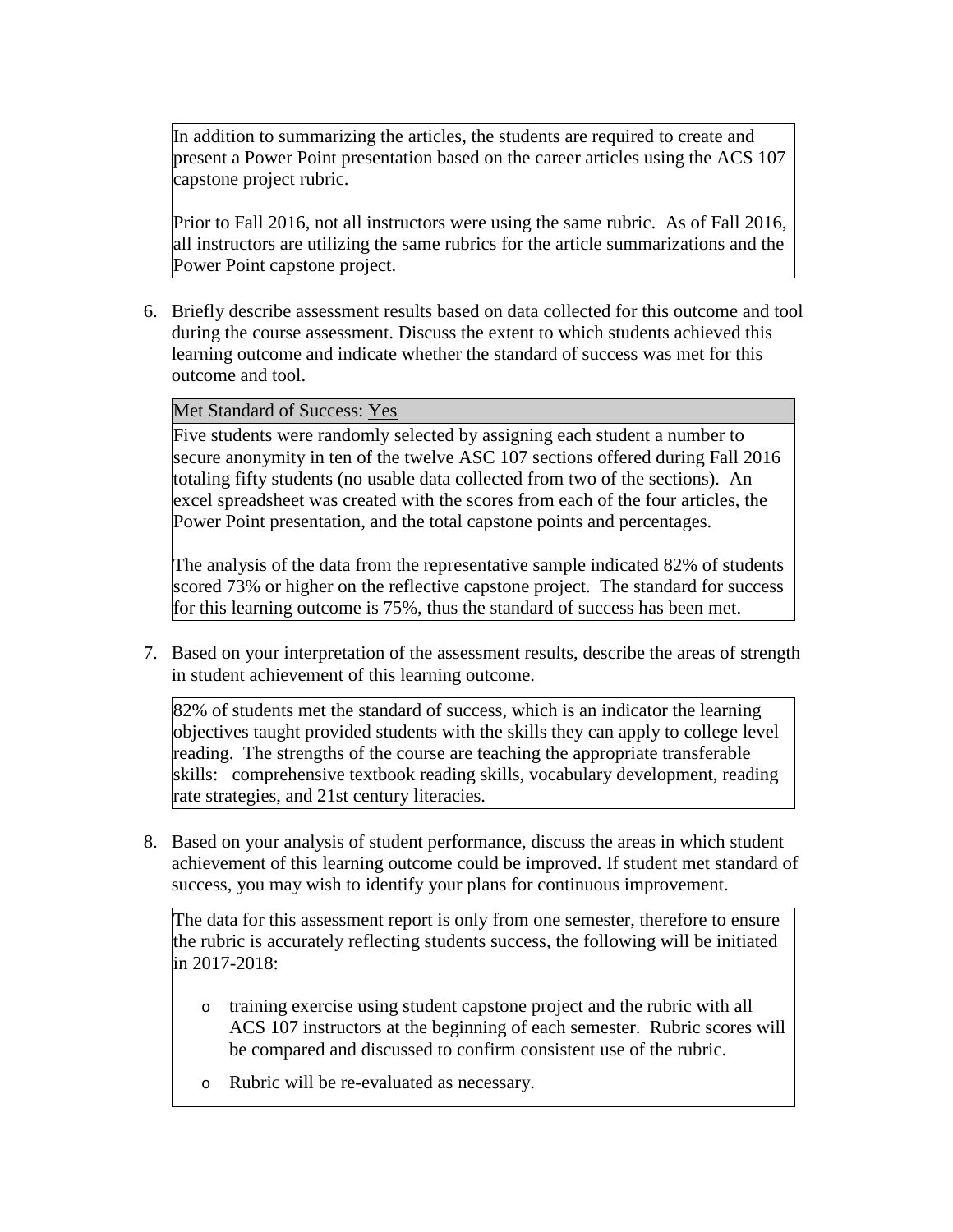### **II. Course Summary and Action Plans Based on Assessment Results**

1. Describe your overall impression of how this course is meeting the needs of students. Did the assessment process bring to light anything about student achievement of learning outcomes that surprised you?

Since the revision of the rubric for Fall 2016, the consistency of course instruction and materials is meeting the needs of the students. We will continue to review as necessary.

2. Describe when and how this information, including the action plan, was or will be shared with Departmental Faculty.

This information was shared at the monthly department meeting.

3.

Intended Change(s)

| <b>Intended Change</b> | Description of the<br>change | Rationale | Implementation<br>Date |
|------------------------|------------------------------|-----------|------------------------|
| No changes intended.   |                              |           |                        |

- 4. Is there anything that you would like to mention that was not already captured?
	- 5.

## **III. Attached Files**

Capstone Project Data Article Summary and Power Point presentation Rubri

| <b>Faculty/Preparer:</b>                      | Jean Morrison Date: $03/21/2017$      |                           |
|-----------------------------------------------|---------------------------------------|---------------------------|
| <b>Department Chair:</b>                      | <b>Bonnie Arnett Date: 03/21/2017</b> |                           |
| <b>Dean:</b>                                  | Kristin Good Date: $03/23/2017$       |                           |
| <b>Assessment Committee Chair: Ruth Walsh</b> |                                       | <b>Date:</b> $03/31/2017$ |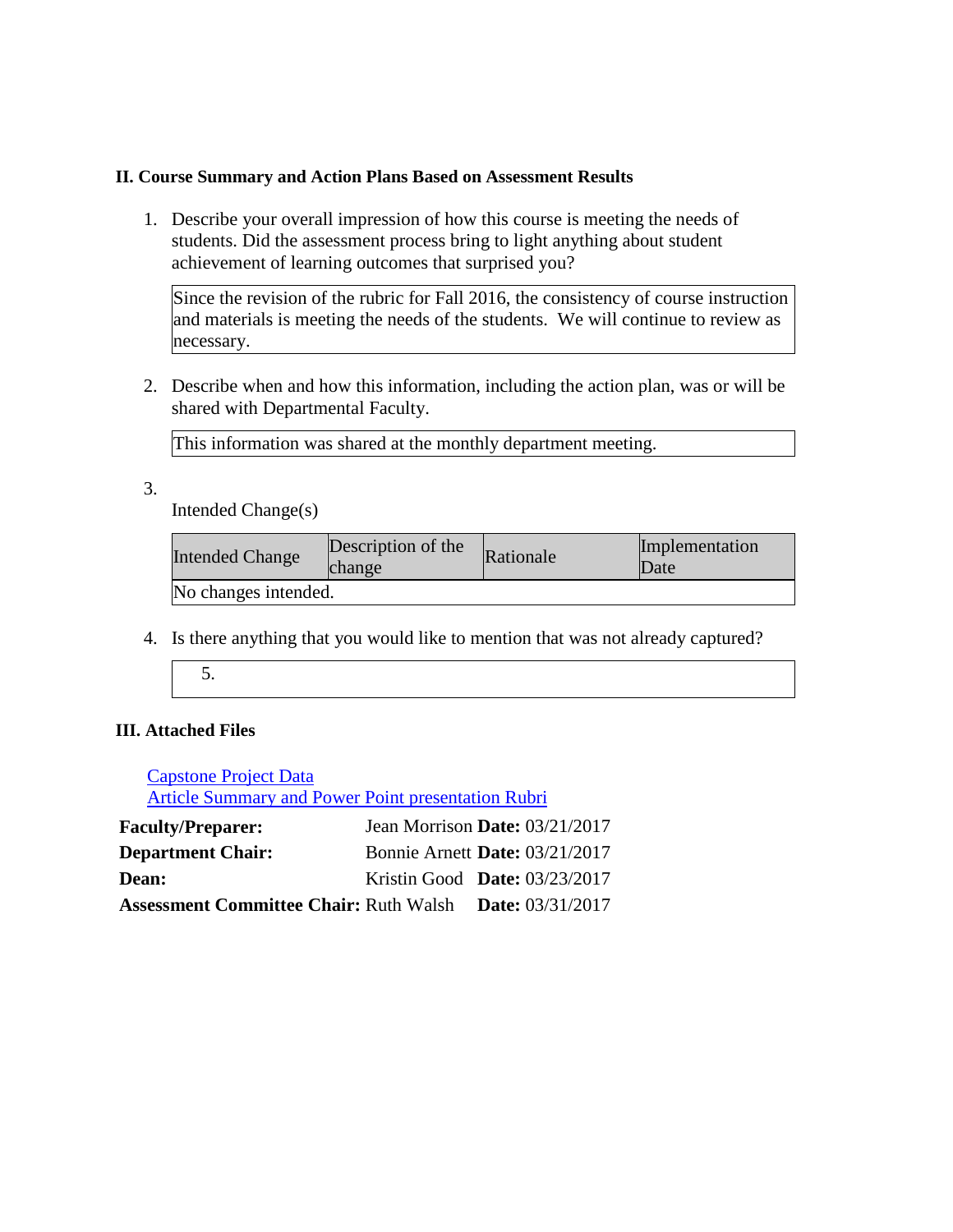#### I. Background Information

1. Course assessed:

Course Discipline Code and Number: ACS 107 Course Title: College Reading and Study Skills Division/Department Codes: Humanities and Social Science

2. Semester assessment was conducted (check one):

| $\boxtimes$ Fall 20 $\mathsf{L}$ |
|----------------------------------|
| Winter 2()                       |

 $\Box$  Spring/Summer 20

3. Assessment tool(s) used: check all that apply.

|  | $\Box$ Portfolio |  |
|--|------------------|--|
|  |                  |  |

 $\Box$  Standardized test

 $\Box$  Other external certification/licensure exam (specify):

 $\Box$  Survey

□ Prompt

Departmental exam

Capstone experience (specify):

 $\boxtimes$  Other (specify): LASSI - Learning and Study Skills Inventory (Student Self-Assessment) pre-and postfor Outcome 1 and Speed Reading- Effective Reading Program pre-and post-for Outcome 2.

4. Have these tools been used before?

If yes, have the tools been altered since its last administration? If so, briefly describe changes made. No.

5. Indicate the number of students assessed/total number of students enrolled in the course.

| $LASSI - Fall 2010 -$           | Total assessed students:<br>Total enrolled students: | 309 in 20 sections<br>440 in 20 sections |
|---------------------------------|------------------------------------------------------|------------------------------------------|
| Speed Reading $-$ Fall 2010 $-$ | Total assessed students:<br>Total enrolled students: | 331 in 20 sections<br>440 in 20 sections |

6. Describe how students were selected for the assessment.

Although the assessment plan indicates that we will assess at the least half of the students in fall and winter semesters, we assessed all the students in 20 of the 21 sections for fall 2010. Initially, we had also collected similar data for winter 2010, but the data files were corrupted or missing. Overall the number of students assessed in this sample is sufficiently representative to meet the criteria of our plan.

#### II. Results

1. Briefly describe the changes that were implemented in the course as a result of the previous assessment.

As the result of the last assessment, we included a CD ROM - Ultimate Speed Reader with their course materials so that they could practice increasing reading speed at home.

2. List each outcome that was assessed for this report exactly as it is stated on the course master syllabus.

Outcome 1: Self-evaluate and improve strengths and areas for academic growth in learning and study skills. Assessment method: The Learning and Study Skills Inventory (LASSI) pre-and post-test.

Outcome 2: Make consistent improvement (50%- 75% increase) in speed with little loss in comprehension. Assessment method: Pre-and post-test for a time reading and comprehension test from the Effective Reading Program.

h dor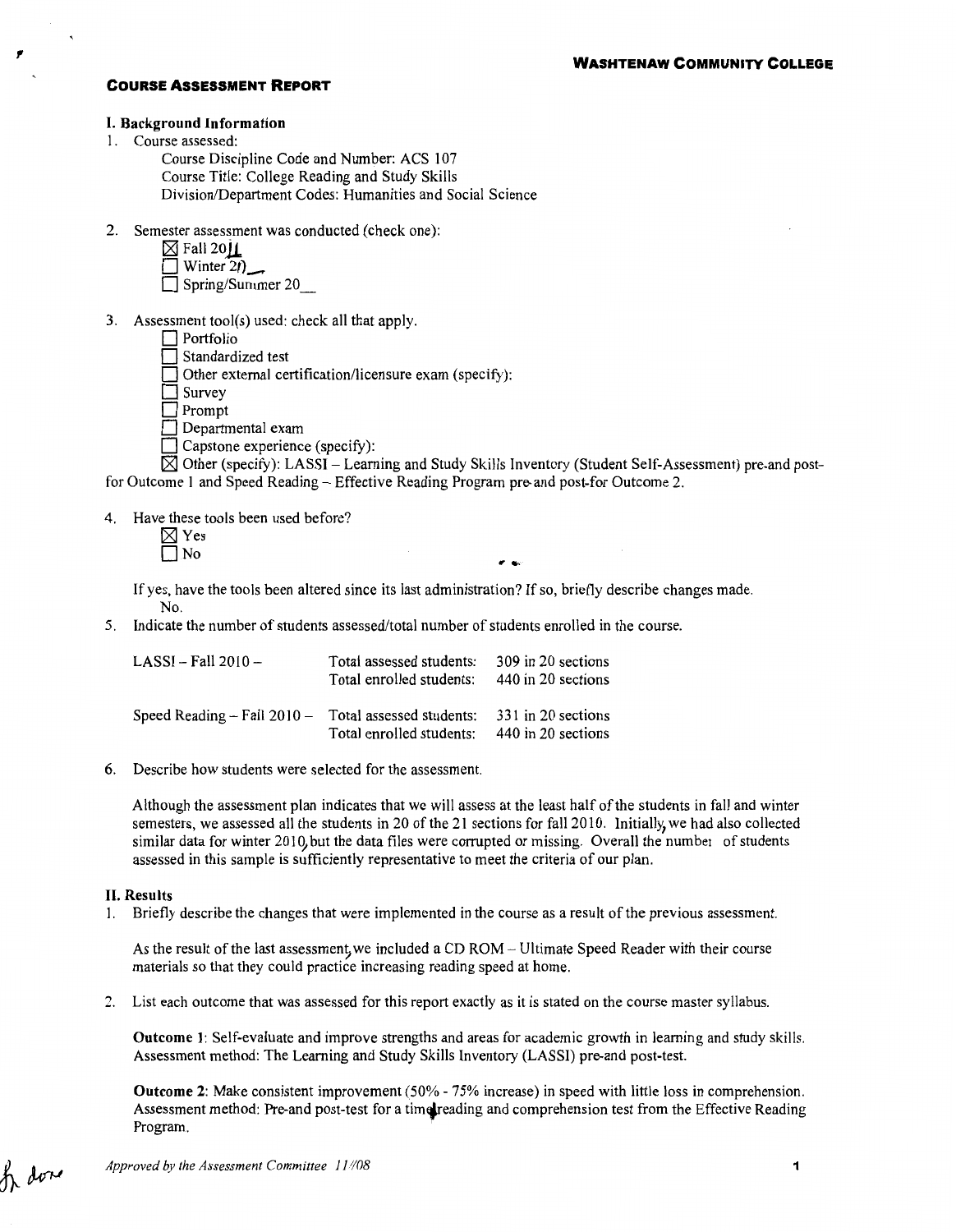3. Briefly describe assessment results based on data collected during the course assessment, demonstrating the extent to which students are achieving each of the learning outcomes listed above. *Please attach a summary of the data collected.* 

*Outcome 1: We expected to see improvement of2 scale points on every measure of the LASS/for at least 50% of enrolled students.* 

Learning and Study Skills Inventory (LASSI) Scores: *20 Sections* - *440 Students enrolled, 309 Students assessed* 

70% of the students were assessed.

The LASSI, (self-report instrument) measures ten areas which are directly related to the outcomes and objectives of this course: anxiety, attitude and interest, concentration, information processing, motivation, selftesting, selecting main ideas, use of support techniques, time management principles and test strategies. The LASSI scale varies for each measure ranging from about 10 to 40. Each score can be compared to a percentile. An increase on a measure of 2 scale points reflects an increase of 5 to 10 percentile points.

For our last report in winter 2008, we only looked at the average increase and felt that we had met our goal. Table I shows similar positive results for the current data.

Table I:

|                                                  | <b>Average Pre Test</b><br><b>Scale Score</b> | <b>Average Post Test</b><br><b>Scale Score</b> | <b>Average Difference</b><br>in Scale Score |
|--------------------------------------------------|-----------------------------------------------|------------------------------------------------|---------------------------------------------|
| <b>ANXIETY (ANX)</b>                             | 22.0                                          | 26.5                                           | $+4.5$                                      |
|                                                  |                                               |                                                |                                             |
| <b>ATTITUDE &amp; INTEREST</b><br>(ATT)          | 31.0                                          | 33.4                                           | $+2.4$                                      |
|                                                  |                                               |                                                |                                             |
| <b>CONCENTRATION (CON)</b>                       | 24.4                                          | 29.1                                           | $+4.6$                                      |
|                                                  |                                               |                                                |                                             |
| <b>INFORMATION</b><br>PROCESSING (INP)           | 26.6                                          | 30.5                                           | $+3.9$                                      |
|                                                  |                                               |                                                |                                             |
| <b>MOTIVATION (MOT)</b>                          | 30.3                                          | 33.3                                           | $+3.0$                                      |
|                                                  |                                               |                                                |                                             |
| <b>SELF-TESTING (SFT)</b>                        | 23.8                                          | 28.1                                           | $+4.3$                                      |
|                                                  |                                               |                                                |                                             |
| <b>SELECTING MAIN IDEAS</b><br>(SMI)             | 25.1                                          | 29.7                                           | $+4.6$                                      |
|                                                  |                                               |                                                |                                             |
| <b>USE OF SUPPORT</b><br><b>TECHNIQUES (STA)</b> | 24.7                                          | 27.6                                           | $+2.9$                                      |
|                                                  | IV.                                           |                                                |                                             |
| TIME MANAGEMENT<br>(TMT)                         | 24.2                                          | 28.2                                           | $+4.0$                                      |
|                                                  |                                               |                                                |                                             |
| TEST STRATEGIES (TST)                            | 26.4                                          | 30.0                                           | $+3.6$                                      |

*Approved by the Assessment Committee 11108*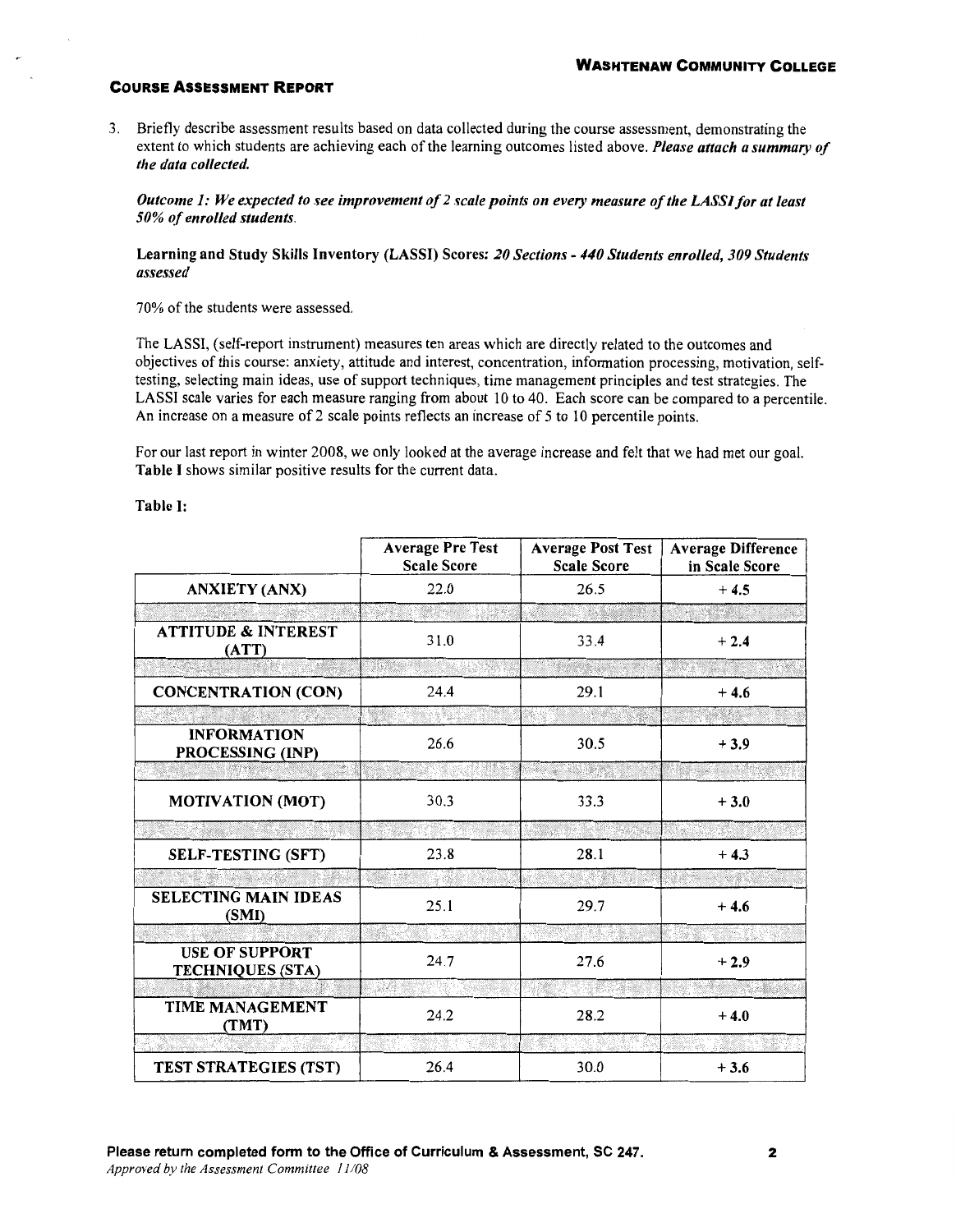For this report, in addition to examining the average increase, we looked at the data in more detail so that we could identify those students who had increased by 1 scale point, 2 scale points and 5 scale points. Table II shows the percent increase for assessed students. For every measure, we met our goal of a 2 scale point increase.

| <b>STATISTICS</b> |  |  |
|-------------------|--|--|

/

 $\ddot{\cdot}$ 

| Improved by:                                     |                |                  |                 |  |
|--------------------------------------------------|----------------|------------------|-----------------|--|
|                                                  | +1 scale score | $+2$ scale score | + 5 scale score |  |
| <b>ANXIETY (ANX)</b>                             | 229 (74%)      | 204 (66%)        | 133 (43%)       |  |
|                                                  |                |                  |                 |  |
| <b>ATTITUDE &amp; INTEREST</b><br>(ATT)          | 202 (65%)      | 164 (53%)        | 76 (25%)        |  |
|                                                  |                |                  |                 |  |
| <b>CONCENTRATION (CON)</b>                       | 242 (80%)      | 221 (72%)        | 141 $(46\%)$    |  |
|                                                  |                |                  |                 |  |
| <b>INFORMATION</b><br>PROCESSING (INP)           | 237 (77%)      | 214 (69%)        | 122 (40%)       |  |
|                                                  |                |                  |                 |  |
| <b>MOTIVATION (MOT)</b>                          | 212 (69%)      | 174 (56%)        | 105(34)         |  |
|                                                  |                |                  |                 |  |
| <b>SELF-TESTING (SFT)</b>                        | 227 (73%)      | 195 (63%)        | 138 (45%)       |  |
|                                                  |                |                  |                 |  |
| <b>SELECTING MAIN IDEAS</b><br>(SMI)             | 229 (74%)      | 206 (67%)        | 147 (48%)       |  |
|                                                  |                |                  |                 |  |
| <b>USE OF SUPPORT</b><br><b>TECHNIQUES (STA)</b> | 205 (66%)      | 176 (57%)        | 100 (32%)       |  |
|                                                  |                |                  |                 |  |
| <b>TIME MANAGEMENT</b><br>(TMT)                  | 221 (72%)      | 197 (64%)        | 130 (42%)       |  |
|                                                  |                |                  |                 |  |
| <b>TEST STRATEGIES (TST)</b>                     | 212 (69%)      | 186 (60%)        | 113 (37%)       |  |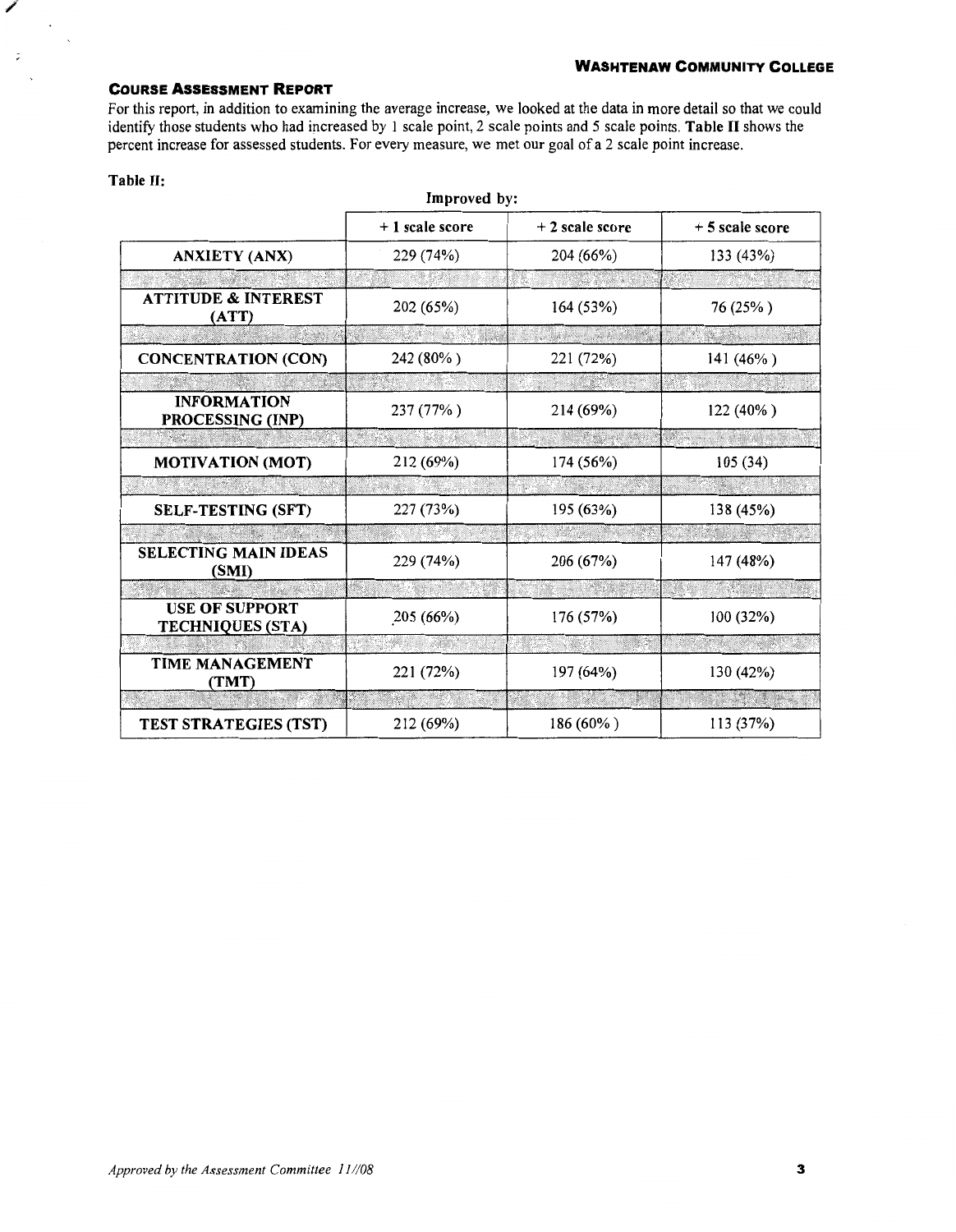*Outcome 2:* We expect to see increases in speed (words per minute) of 50% to 75% with comprehension above 75% for at least 50% of the enrolled students.

Speed Reading Scores: ACS 107 Fall *2010- 20 Sections- 440 students enrolled, 331 Students assessed* 

75% of the students were assessed.

For our last report in winter 2008, we only looked at the average increase in speed and comprehension and thought we had met our goal. Table Ill shows similar positive results for the current data.

#### Table III:

|                                      | Pre-Test       | Post-Test      | Difference                 |
|--------------------------------------|----------------|----------------|----------------------------|
| Speed<br>(words per minute)          | Avg. 193.4 wpm | Avg. 360.7 wpm | Avg. increase 167.3<br>wpm |
| Comprehension Score<br>$\frac{1}{2}$ | Avg. $80.8\%$  | Avg. $80.1\%$  | Avg. decrease<br>$-0.7\%$  |

For this report, in addition to examining the average increase, we looked at the data in more detail so that we could identify the percent of students who had both increases in speed of 50% to 75% and who had comprehension above 75%. We were surprised to see that we did not meet our goal.

#### Table IV:

| Number of Students with a post-test comprehension of 75% or more                                     | 226 |
|------------------------------------------------------------------------------------------------------|-----|
| Number of students with an increase in reading speed of 50% or more                                  | 219 |
| Number of students with both a post-test comprehension of 75% or more and an increase in reading of  |     |
| 50% or more                                                                                          | 146 |
|                                                                                                      |     |
| Percent of students with both a post-test comprehension of 75% or more and an increase in reading of |     |
| 50% or more                                                                                          | 44% |

Examining the data more closely we looked back at the pre-and post-tests and realized that they each only have 10 questions making it impossible to score 75%. By specifying 75% as the comprehension goal, we were in fact requiring 80%.

We decided to find out the percent of students with both a post-test comprehension of 70% or more and an increase in reading of 50% or more.

#### Table V:

| Number of Students with a post-test comprehension of 70% or more                                     | 288 |
|------------------------------------------------------------------------------------------------------|-----|
| Number of students with an increase in reading speed of 50% or more                                  | 219 |
| Number of students with both a post-test comprehension of 70% or more and an increase in reading of  |     |
| 50% or more                                                                                          | 188 |
|                                                                                                      |     |
| Percent of students with both a post-test comprehension of 70% or more and an increase in reading of |     |
| 50% or more                                                                                          | 57% |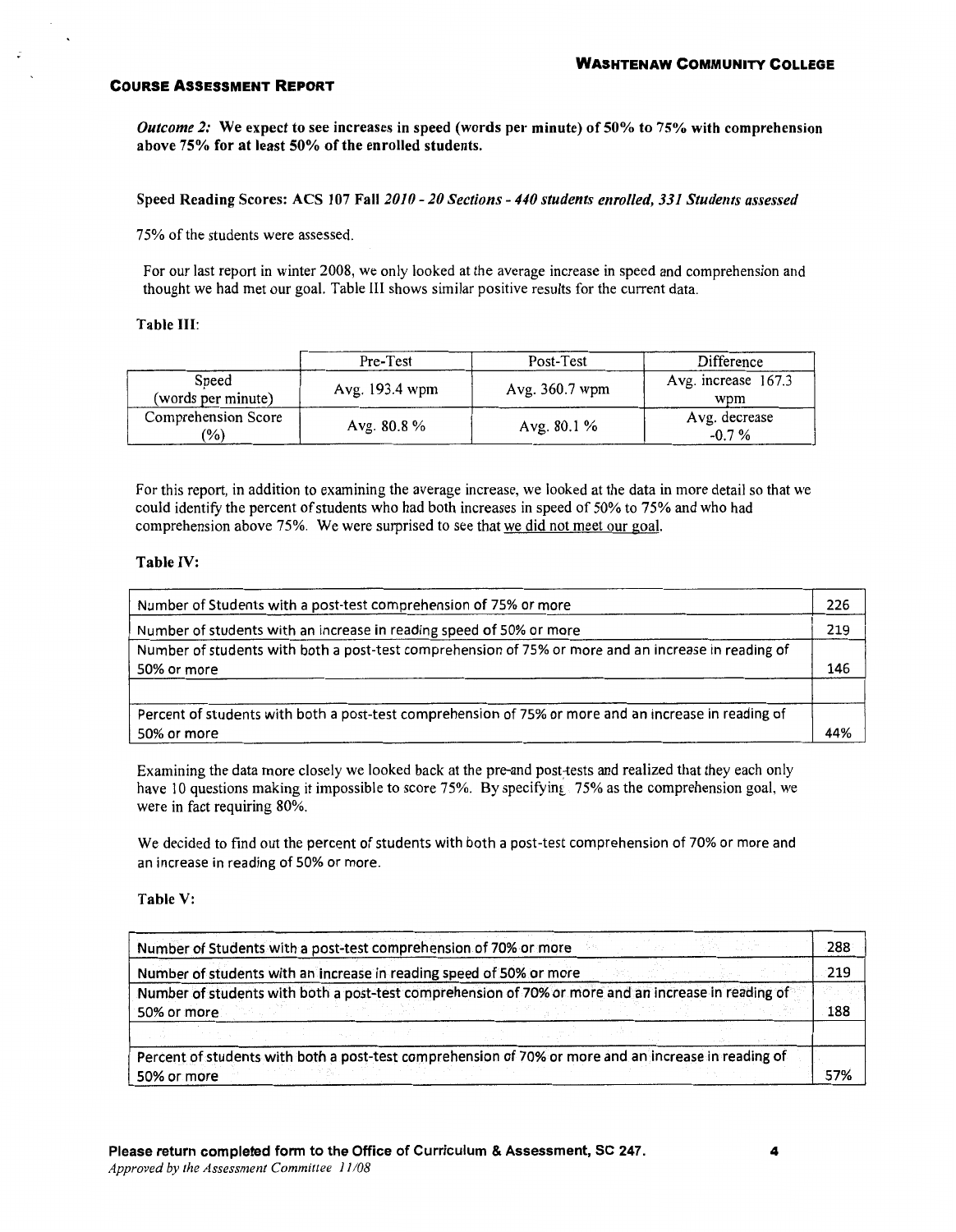4. For each outcome assessed, indicate the standard of success used, and the percentage of students who achieved that level of success. *Please attach the rubric/scoring guide used for the assessment.* 

#### Outcome 1:

The average increase for all of the LASSI measures exceeded our goal of a 2 scale point increase for 50% of students assessed.

#### Outcome 2:

We expected to see increases in speed (words per minute) of  $50 - 75\%$  with comprehension above 75% for at least 50% of the enrolled students.

#### Good news:

The average increase in reading speed was 167 words per minute (pre-test avg. speed of 193 wpm & post-test avg. speed of 360 wpm.) This is slightly higher than the average reading speed of 350 wpm for incoming freshmen at four year institutions. We feel that this is a significant accomplishment for our developmental ACS 107 students. In terms of reading comprehension, outcome 2 on the syllabus says that students will not experience a loss of comprehension. The average change in comprehension was -.1% which is a negligible decrease.

- A. 229 (69%) increased their overall reading speed by 50% to 75%. We met our goal on this part of the statement.
- B. 219 (66%) had reading comprehension at 75% or higher. We exceeded our goal on this part of the statement.

#### Bad news:

However, when these two parts of the statement are combined only 44% of students met the whole goal.

Another look for good news:

- C. 288 (87%) had reading comprehension at 70% or higher. Combining C with B, we find out that 188 (57%) had comprehension at 70% or more and increase in reading speed of 50% or more. This is very positive.
- 5. Describe the areas of strength and weakness in students' achievement of the learning outcomes shown in assessment results.

Strengths: For both outcomes students who complete the course show significant improvement.

Weaknesses: In terms of measuring comprehension, we need to change to a pre-and post-test format with more than 10 questions or lower the comprehension criteria to 70% or more.

#### III. Changes influenced by assessment results

1. If weaknesses were found (see above) or students did not meet expectations, describe the action that will be taken to address these weaknesses.

In addition the changing assessment criteria for outcome 2, we are going to start using the on-line LASSI assessment for outcome 1. Currently, students are required to add columns of numbers for both the pre-and post- tests. We believe, that in some cases, students might show greater gains if their calculations were more accurate. The on-line self-assessment will ensure accuracy in tabulation.

We will also change the speed reading assessment from the *Effective Reading Program* to the *Read Faster and Understand More* materials because these materials are more up-to-date.

- 2. Identify intended changes that will be instituted based on results of this assessment activity (check all that apply). Please describe changes and give rationale for change.
	- a.  $\boxtimes$  Outcomes/Assessments on the Master Syllabus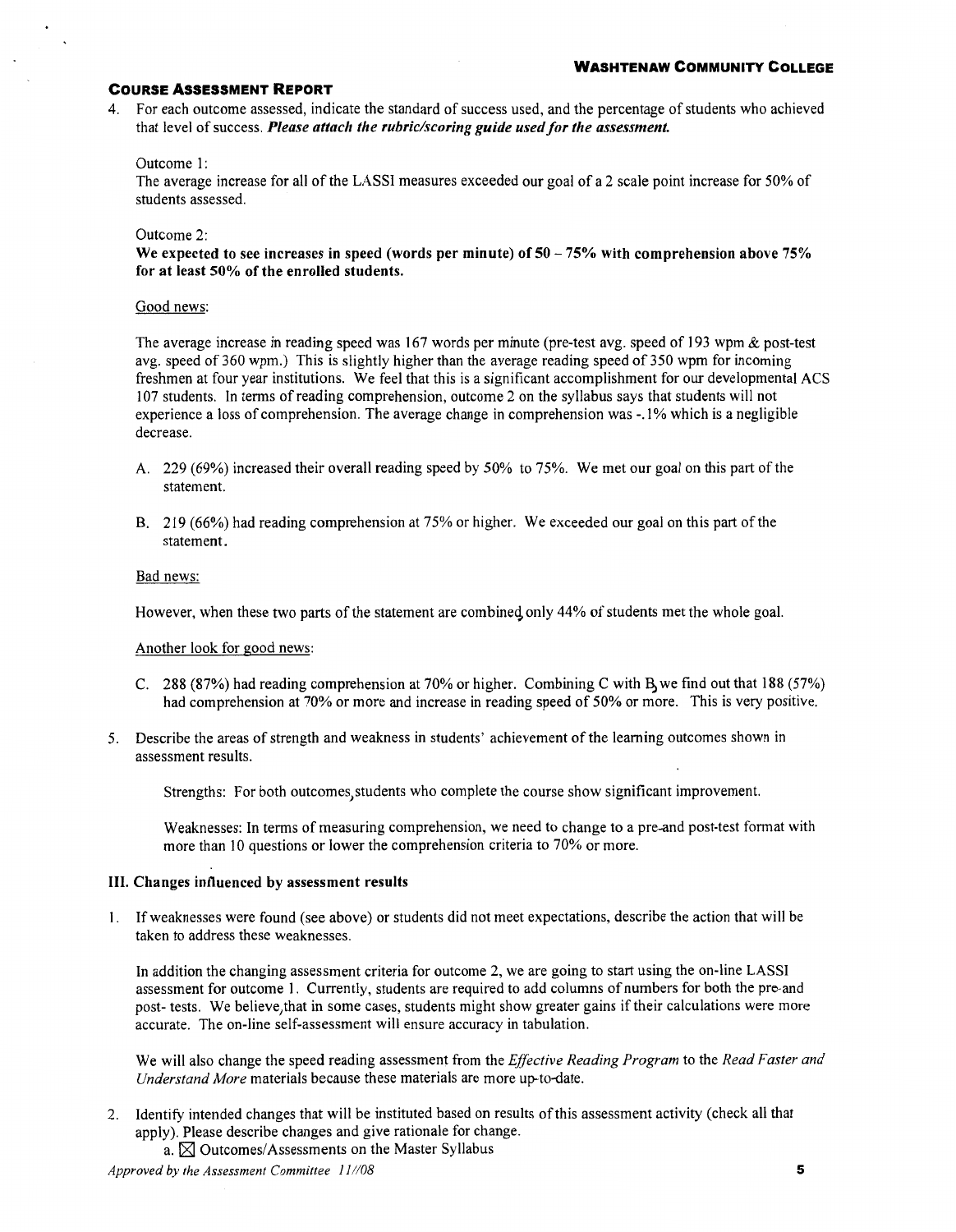Change/rationale: We will change the wording for outcome 2.

- b.  $\Box$  Objectives/Evaluation on the Master Syllabus Change/rationale:
- c.  $\Box$  Course pre-requisites on the Master Syllabus Change/rationale:
- d.  $\Box$  1<sup>st</sup> Day Handouts Change/rationale:
- e.  $\Box$  Course assignments Change/rationale:
- f.  $\boxtimes$  Course materials (check all that apply)
	- $\Box$  Textbook
	- $\Box$  Handouts

I:8J Other: course pack materials to include pages and tests from *Read Faster Understand More,*  on-line LASSI registrations numbers.

- $g.$  Instructional methods Change/rationale:
- h.  $\Box$  Individual lessons & activities Change/rationale:
- 3. What is the timeline for implementing these actions?

The Master Syllabus will be revised in Spring 2011, and the new materials will be in place for Fall 20 II.

#### IV. Future plans

1. Describe the extent to which the assessment tools used were effective in measuring student achievement of learning outcomes for this course.

(Please see answer in Section III.)

2. If the assessment tools were not effective, describe the changes that will be made for future assessments.

(Please see answer in Section III.)

3. Which outcomes from the master syllabus have been addressed in this report? All X Selected If "All", provide the report date for the next full review:  $\frac{1}{2014}$ 

If "Selected", provide the report date for remaining outcomes:

|        | Submitted by:                          |                                            |
|--------|----------------------------------------|--------------------------------------------|
| Print: | Joan Lippens<br>Faculty/Preparer       | ra happy<br>Date:<br>4/1/2011<br>Signature |
| Print: | Joan Lippens<br>Department Chair       | 4/1/2011<br>Date:<br><b>Signature</b>      |
| Print: | Abernethy<br>Dean/Administrator $\Box$ | <b>Signature</b><br>Date:<br>$ADD$ $D$ $I$ |
|        |                                        |                                            |

jeg*ged 'ff<sup>25</sup>jii 5/{*<br>Please return completed form to the Office of Curriculum & Assessment, SC 247. 666 *Approved by the Assessment Committee 11108*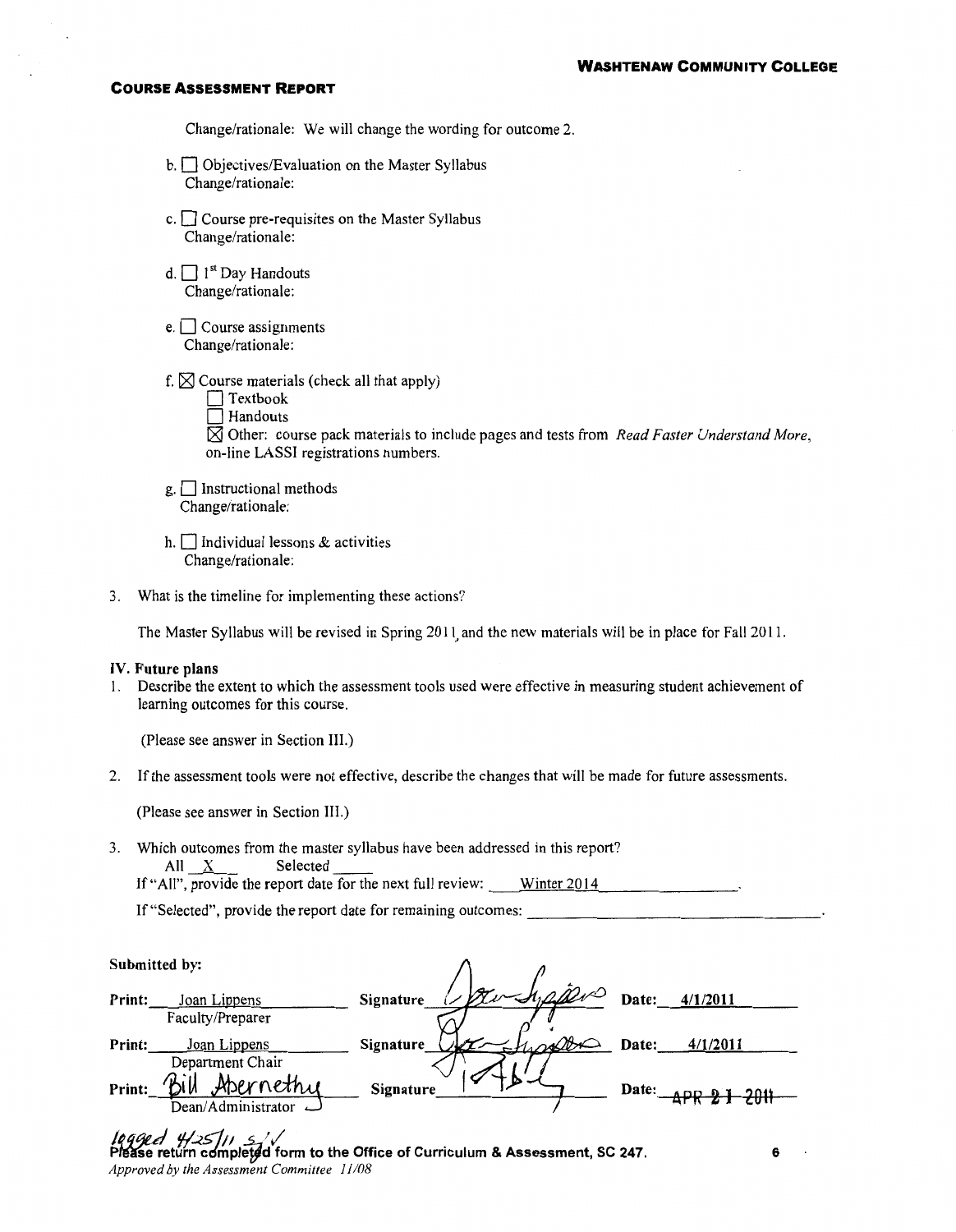#### I. Background Information

- 1. Course assessed: College Study Skills and Speed Reading Course Discipline Code and Number: ACS 107 Course Title: College Study Skills and Speed Reading Division/Department Codes: Humanities and Social Sciences
- 2. Semester assessment was conducted (check one):
	- $\Box$  Fall 20
	- $\overline{\boxtimes}$  Winter 2008 and 5 previous semesters (see below)
	- $\Box$  Spring/Summer 20
- 3. Assessment tool(s) used: check all that apply.
	- $\Box$  Portfolio
	- I Standardized test
	- Other external certification/licensure exam (specify):
	- $\Box$  Survey
	- $\Box$  Prompt
	- $\Box$  Departmental exam
	- $\Box$  Capstone experience (specify):
	- $\boxtimes$  Other (specify): LASSI Learning and Study Skills Inventory (Student self-assessment) for Outcome 1 Speed Reading - Effective Reading Program pre and post test for Outcome 2
- 4. Have these tools been used before?
	- $\boxtimes$  Yes
	- 7 No

If yes, have the tools been altered since its last administration? If so, briefly describe changes made.

No.

5. Indicate the number of students assessed/total number of students enrolled in the course.

Data collected and analyzed for six semesters for both tools as follows:

| $LASSI - Spring 2006$ , Fall 2006, Winter 2007      | Total assessed students: 280 in 28 sections<br>Total enrolled students: 629 in 32 sections |
|-----------------------------------------------------|--------------------------------------------------------------------------------------------|
| Speed Reading - Spring 2006, Fall 2006, Winter 2007 | Total assessed students: 270 in 23 sections<br>Total enrolled students: 629 in 32 sections |
| LASSI - Spring 2007, Fall 2007, Winter 2008         | Total assessed students: 328 in 26 sections<br>Total enrolled students: 618 in 31 sections |
| Speed Reading – Spring 2007, Fall 2007, Winter 2008 | Total assessed students: 317 in 25 sections<br>Total enrolled students 618 in 31 sections  |

6. Describe how students were selected for the assessment.

Although our assessment plan indicates we will assess students in at least one half of the offered sections, all sections of ACS 107 for the above six semesters completed the pre-test and post-test for both the LASSI and the Speed Reading assessments. The differences in the number of students assessed compared to the number of students enrolled arises because occasionally a part-time instructor did not submit a section of the collected data to the support staff for entering into the data file and/or some students were not present on both pretest and posttest days of one or both assessments. Overall the cumulated data is sufficiently representative to meet the criteria of our plan.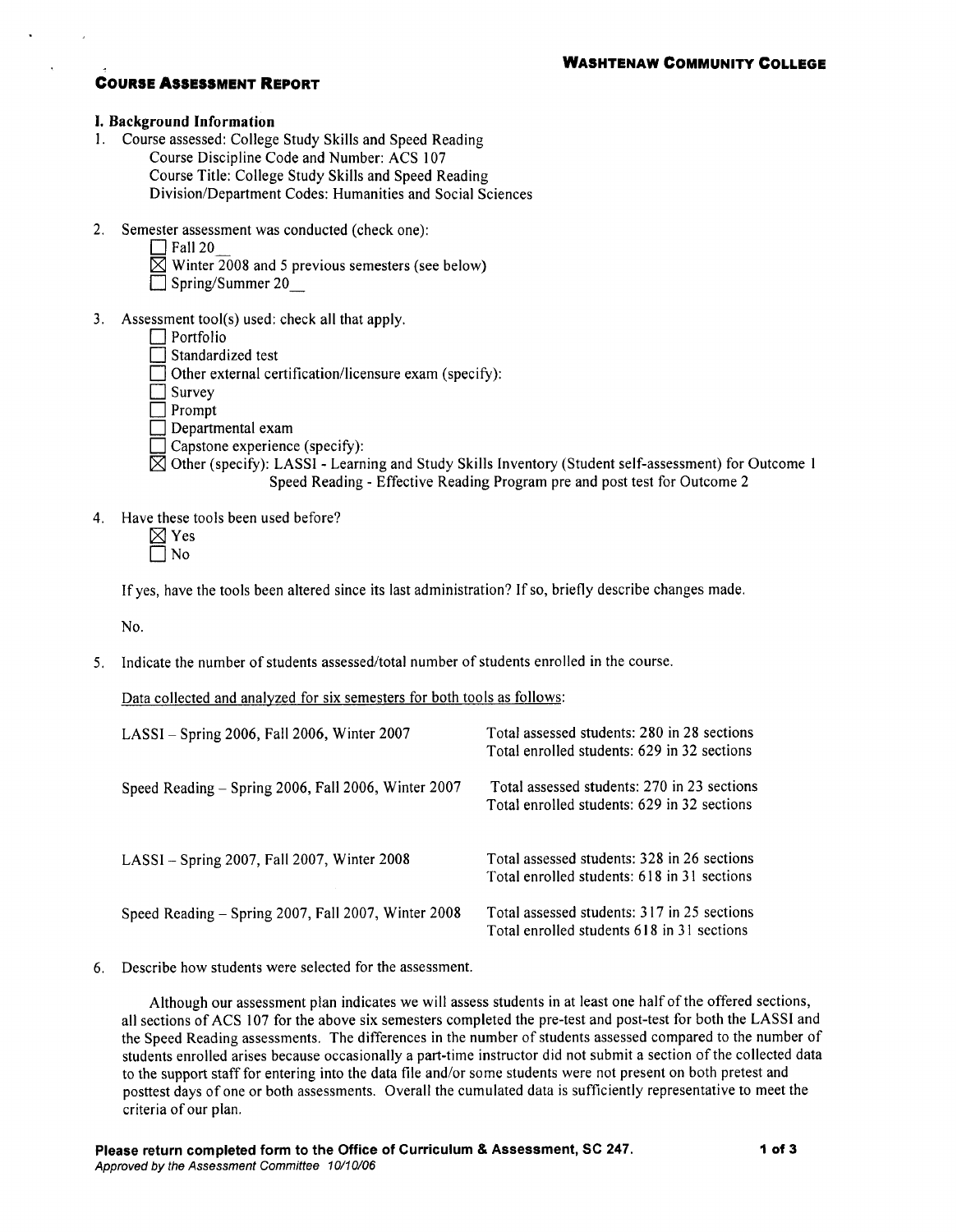#### **II. Results**

1. Briefly describe the changes that were implemented in the course as a result of the previous assessment.

No changes are being made as a result of the assessment because we have met our goals. However, we are constantly improving and adapting instruction, materials and lesson plans in the course to improve quality and freshness. In fall 2008, we are changing the textbook bundle to include a CD-ROM of the Ultimate Speed Reader software so that students can use it at home as well as on campus.

- 2. State each outcome (verbatim) from the master syllabus for the course that was assessed.
	- 1. Self-evaluate and improve strengths and areas for academic growth in learning and study skills.
	- 2. Make consistent improvement (50% 75% increase) in speed with little loss in comprehension.
- 3. Briefly describe assessment results based on data collected during the course assessment, demonstrating the extent to which students are achieving each of the learning outcomes listed above. Please attach a summary of the data collected.

Outcome 1: The Learning and Study Skills Inventory (LASSI) is a self-report instrument that covers ten areas which are directly related to the objectives of this course. The LASSI measurement has a 40 point scale.

#### LASSI - Spring 2006, Fall 2006, Winter 2007

| <b>Learning Categories</b> | <b>Average Difference</b> |
|----------------------------|---------------------------|
| anxiety                    | $+2.69$                   |
| attitude and interest      | $+2.27$                   |
| concentration              | $+4.10$                   |
| information processing     | $+3.81$                   |
| motivation                 | $+2.82$                   |
| self-testing               | $+4.44$                   |
| selecting main ideas       | $+4.58$                   |
| use of support techniques  | $+3.34$                   |
| time management principles | $+4.56$                   |
| test strategies            | $+3.60$                   |

#### LASSI-Spring 2007, Fall 2007, Winter 2008

| <b>Learning Categories</b> | <b>Average Difference</b> |
|----------------------------|---------------------------|
| Anxiety                    | $+3.03$                   |
| attitude and interest      | $+1.91$                   |
| concentration              | $+4.79$                   |
| information processing     | $+3.45$                   |
| motivation                 | $+3.07$                   |
| self-testing               | $+4.68$                   |
| selecting main ideas       | $+4.35$                   |
| use of support techniques  | $+2.60$                   |
| time management principles | $+3.85$                   |
| test strategies            | $+2.89$                   |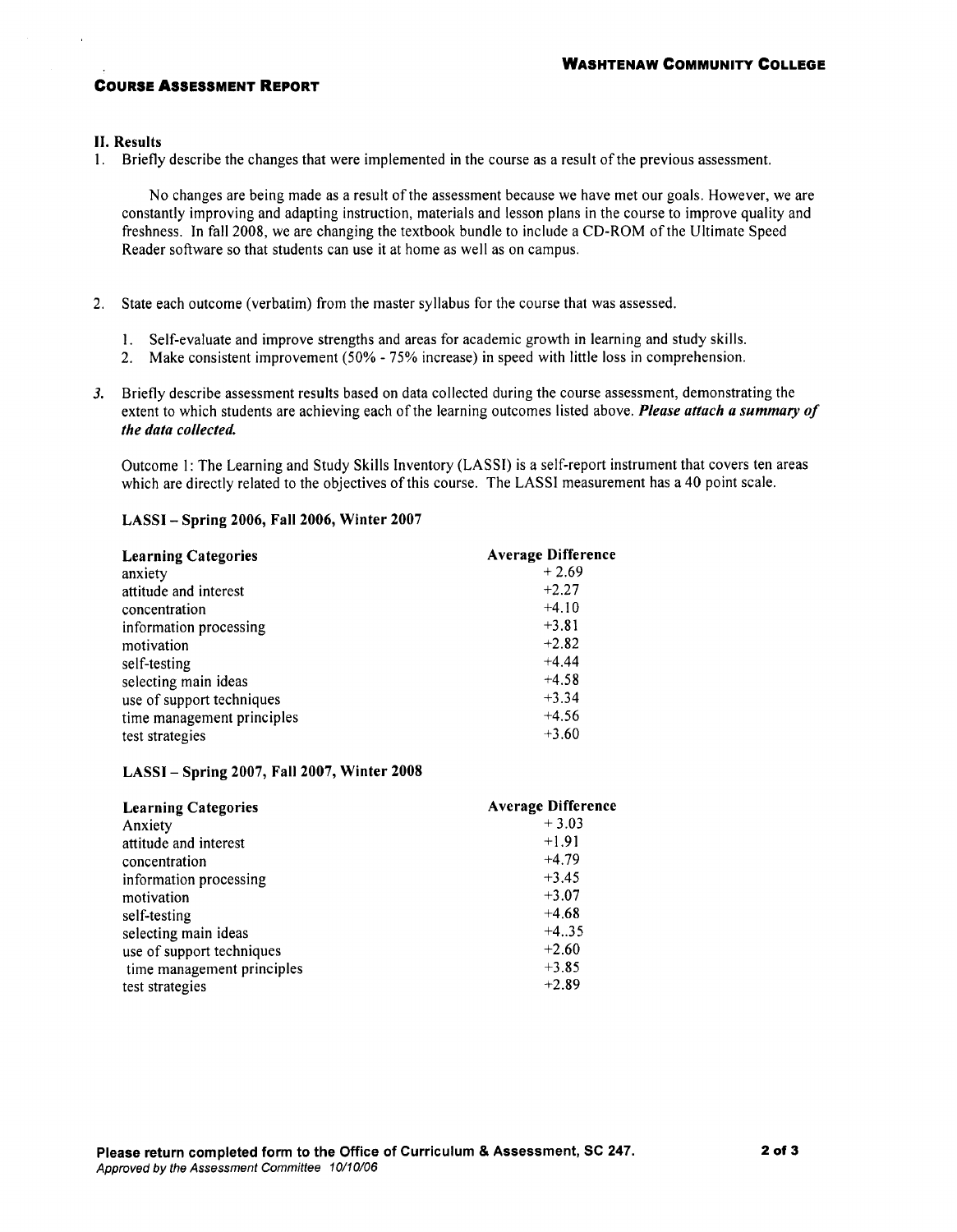Outcome 2: The Effective Reading pre-test and post-test are timed tests that measure student reading speed in words per minute and the percent of comprehension.

Speed Reading - Spring 2006, Fall 2006, Winter 2007

| <b>Speed</b><br>(words per minute) 192.2 wpm | <b>Average Pre test</b> | <b>Average Post-test</b><br>352.9 wpm | <b>Average Difference</b><br>$+160.7$ wpm |
|----------------------------------------------|-------------------------|---------------------------------------|-------------------------------------------|
| Comprehension                                |                         |                                       |                                           |
| Score $(\% )$                                | 79.8%                   | 78.9%                                 | $-0.9\%$                                  |

Speed Reading – Spring 2007, Fall 2007, Winter 2008

| <b>Speed</b>                   | <b>Average Pre test</b> | <b>Average Post-test</b> | <b>Average Difference</b> |
|--------------------------------|-------------------------|--------------------------|---------------------------|
| (words per minute) 189.7 wpm   |                         | 371.1 wpm                | $+181.7$ wpm              |
| Comprehension<br>Score $(\% )$ | 79.5%                   | 78.0%                    | $-1.5%$                   |

4. For each outcome assessed, indicate the standard of success used, and the percentage of students who achieved that level of success. Please attach the rubric/scoring guide used for the assessment.

#### For each outcome we achieved our goals.

For Outcome 1, we wanted to see an increase on the 40 point scale, but we were not specific as to the degree of improvement. (A two point increase on the 40 point scale equates to a rise of five percentile points.) We achieved an increase between 1.9 and 4.68 points on every measure for all six terms. We evaluated the data using average scores for the total students.

For Outcome 2, we wanted to see an increase of  $50 - 75\%$  in reading speed with little to no loss of comprehension. In the six semesters measured, the reading speed was almost doubled with no significant loss of comprehension. We evaluated the data using average scores for the total students.

5. Describe the areas of strength and weakness in students' achievement of the learning outcomes shown in assessment results.

Strengths: The strength is that students complete the course with increased study skills and reading speeds that will make them successful in future college courses.

 $\sim$ of time available in one semester. The slight drop Weaknesses: The only weakness is the amount in comprehension (-0.9% and -1.5%) always occurs as students increase their reading speeds. If students continue to practice the techniques learned in class their comprehension should reach 80% again.

#### III. Changes influenced by assessment results

1. If weaknesses were found (see above) or students did not meet expectations, describe the action that will be taken to address these weaknesses.

We now include a CD ROM with our course materials so that students can continue to practice their speed reading techniques after the completion of the class in order to maintain and consolidate speed gains and stabilize comprehension.

- 2. Identify intended changes that will be instituted based on results of this assessment activity (check all that apply). Please describe changes and give rationale for change.
	- a. <sup>Outcomes/Assessments on the Master Syllabus</sup> Change/rationale: